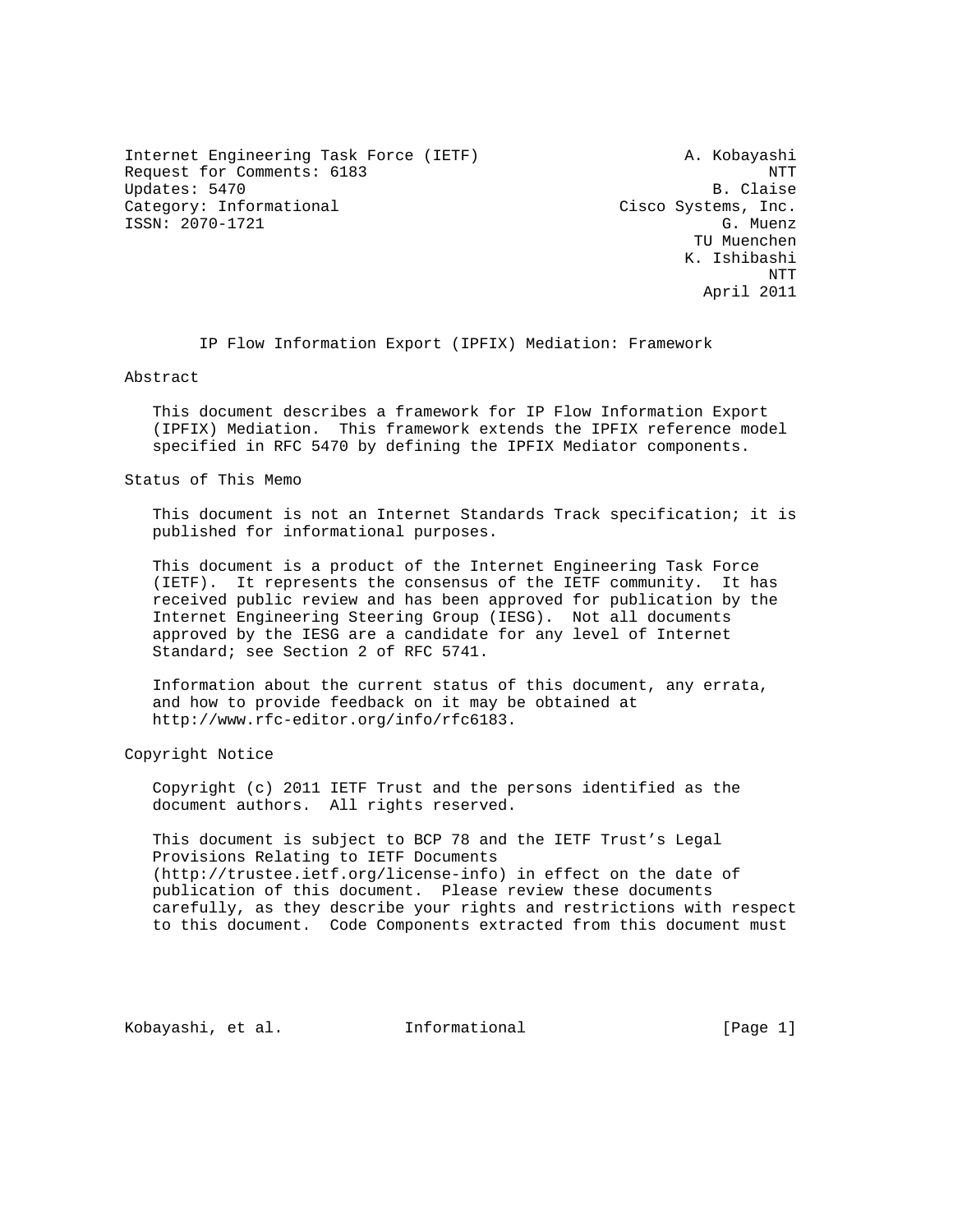include Simplified BSD License text as described in Section 4.e of the Trust Legal Provisions and are provided without warranty as described in the Simplified BSD License.

# Table of Contents

| $\overline{3}$ . |                                                                  |
|------------------|------------------------------------------------------------------|
|                  |                                                                  |
|                  |                                                                  |
|                  |                                                                  |
|                  | 5. IPFIX Mediation Functional Blocks 12                          |
|                  |                                                                  |
|                  |                                                                  |
|                  |                                                                  |
|                  | 5.3.1. Data Record Expiration 14                                 |
|                  | 5.3.2. Specific Intermediate Processes 14                        |
|                  |                                                                  |
|                  |                                                                  |
|                  | 6.2. Flow Selection and Aggregation 21                           |
|                  | 6.3. IPFIX File Writer/Reader 22                                 |
| $7_{\odot}$      | Encoding for IPFIX Message Header 22                             |
| $\mathsf{R}$     |                                                                  |
|                  |                                                                  |
|                  | 9.1. Avoiding Security Level Downgrade 25                        |
|                  |                                                                  |
|                  | 9.2. Avoiding Security Level Upgrade 25                          |
|                  | 9.3. Approximating End-to-End Assertions for IPFIX Mediators  26 |
|                  |                                                                  |
|                  |                                                                  |
|                  |                                                                  |
|                  |                                                                  |
|                  |                                                                  |

Kobayashi, et al. Informational [Page 2]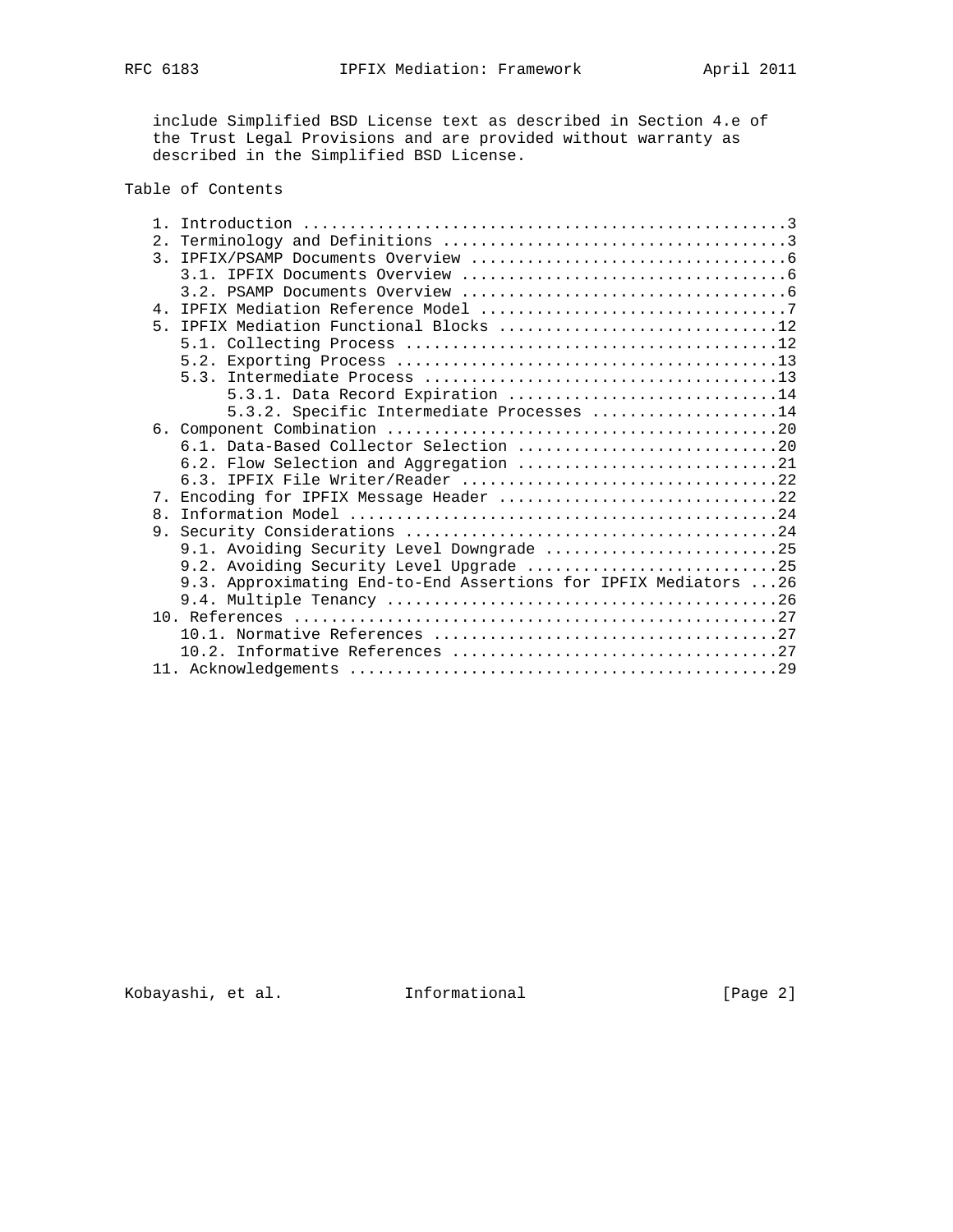# 1. Introduction

 The IP Flow Information Export (IPFIX) architectural components in [RFC5470] consist of IPFIX Devices and IPFIX Collectors communicating using the IPFIX protocol. Due to the sustained growth of IP traffic in heterogeneous network environments, this Exporter-Collector architecture may lead to scalability problems. In addition, it does not provide the flexibility required by a wide variety of measurement applications. A detailed descriptions of these problems is given in [RFC5982].

 To fulfill application requirements with limited system resources, the IPFIX architecture needs to introduce an intermediate entity between Exporters and Collectors. From a data manipulation point of view, this intermediate entity may provide the aggregation, correlation, filtering, and modification of Flow Records and/or Packet Sampling (PSAMP) Packet Reports to save measurement system resources and to perform preprocessing tasks for the Collector. From a protocol conversion point of view, this intermediate entity may provide conversion into IPFIX, or conversion of IPFIX transport protocols (e.g., from UDP to the Stream Control Transmission Protocol (SCTP)) to improve the export reliability.

 This document introduces a generalized concept for such intermediate entities and describes the high-level architecture of IPFIX Mediation, key IPFIX Mediation architectural components, and characteristics of IPFIX Mediation.

 This document is structured as follows: Section 2 describes the terminology used in this document, Section 3 gives an IPFIX/PSAMP document overview, Section 4 describes a high-level reference model, Section 5 describes functional features related to IPFIX Mediation, Section 6 describes combinations of components along with some application examples, Section 7 describes consideration points of the encoding for IPFIX Message Headers, Section 8 describes the Information Elements used in an IPFIX Mediator, and Section 9 describes the security issues raised by IPFIX Mediation.

# 2. Terminology and Definitions

 The IPFIX-specific and PSAMP-specific terminology used in this document is defined in [RFC5101] and [RFC5476], respectively. The IPFIX-Mediation-specific terminology used in this document is defined in [RFC5982]. However, as reading the problem statements document is not a prerequisite to reading this framework document, the definitions have been reproduced here along with additional definitions. In this document, as in [RFC5101] and [RFC5476], the first letter of each IPFIX-specific and PSAMP-specific term is

Kobayashi, et al. 1nformational 1974 [Page 3]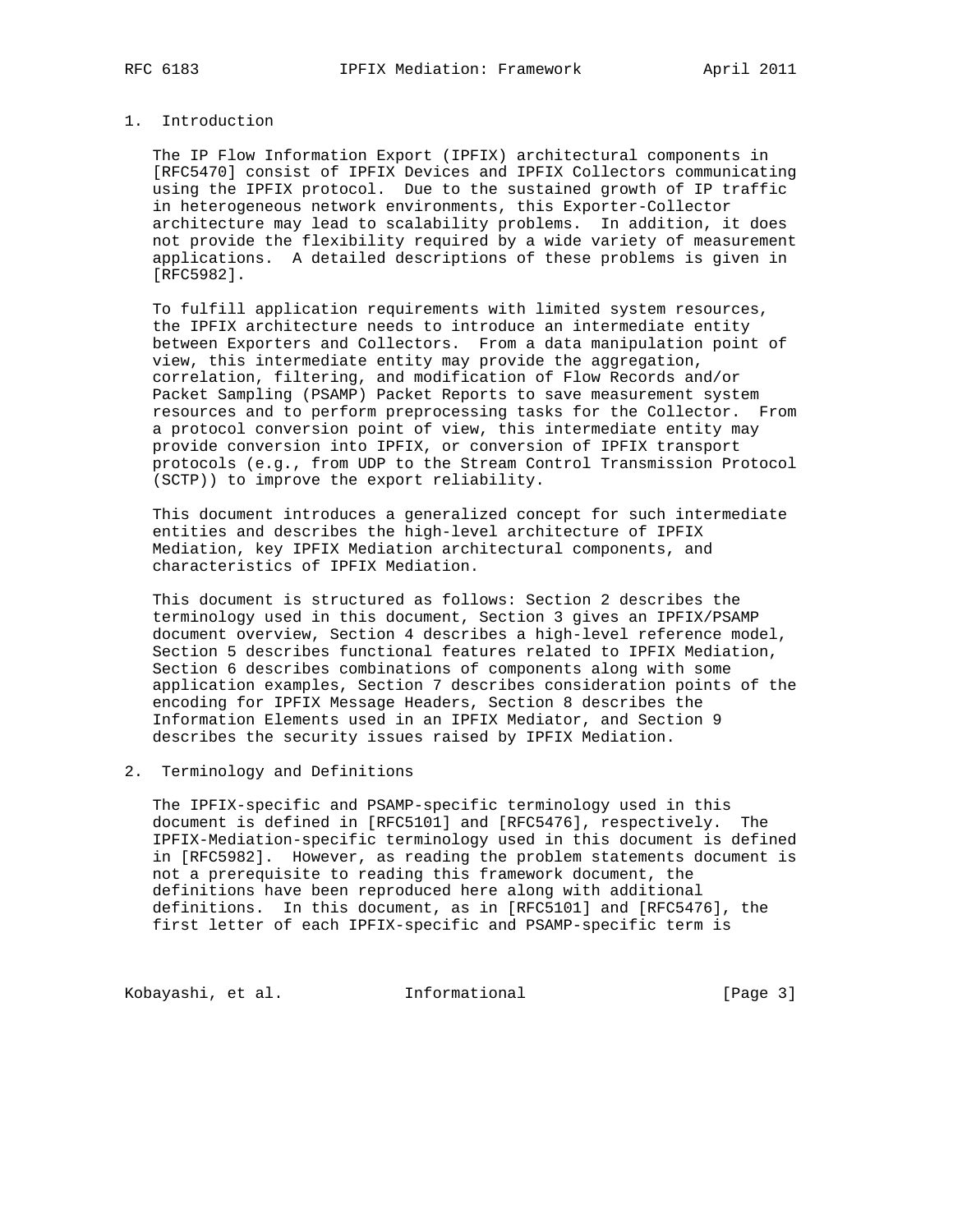capitalized along with the IPFIX-Mediation-specific terms defined here. The use of the terms "must", "should", and "may" in this document is informational only.

 In this document, we use the term "record stream" to mean a stream of records carrying flow-based or packet-based information. The records may be encoded as IPFIX Data Records or in any other format.

Transport Session Information

 The Transport Session Information contains information that allows the identification of an individual Transport Session as defined in [RFC5101]. If SCTP is used as transport protocol, the Transport Session Information identifies the SCTP association. If TCP or UDP is used as transport protocol, the Transport Session Information corresponds to the 5-tuple {Exporter IP address, Collector IP address, Exporter transport port, Collector transport port, transport protocol}. The Transport Session Information may include further details about how Transport Layer Security (TLS) [RFC5246] or Datagram Transport Layer Security (DTLS) [RFC4347] is used for encryption and authentication.

Original Exporter

 An Original Exporter is an IPFIX Device that hosts the Observation Points where the metered IP packets are observed.

IPFIX Mediation

 IPFIX Mediation is the manipulation and conversion of a record stream for subsequent export using the IPFIX protocol.

 The following terms are used in this document to describe the architectural entities used by IPFIX Mediation.

### Intermediate Process

 An Intermediate Process takes a record stream as its input from Collecting Processes, Metering Processes, IPFIX File Readers, other Intermediate Processes, or other record sources; performs some transformations on this stream based upon the content of each record, states maintained across multiple records, or other data sources; and passes the transformed record stream as its output to Exporting Processes, IPFIX File Writers, or other Intermediate Processes in order to perform IPFIX Mediation. Typically, an Intermediate Process is hosted by an IPFIX Mediator. Alternatively, an Intermediate Process may be hosted by an Original Exporter.

Kobayashi, et al. Informational [Page 4]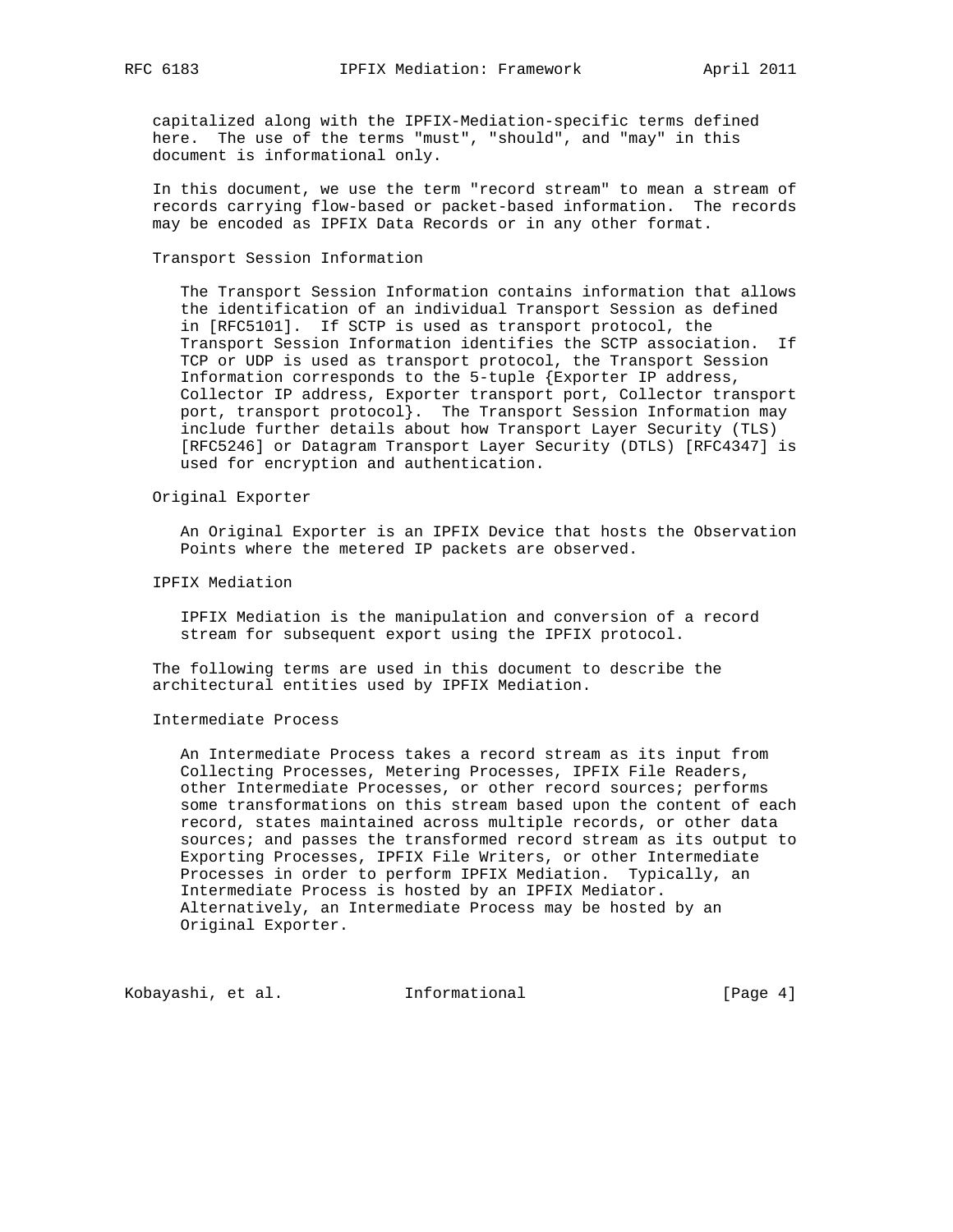Specific Intermediate Processes are described below. However, this is not an exhaustive list.

Intermediate Conversion Process

 An Intermediate Conversion Process is an Intermediate Process that transforms non-IPFIX into IPFIX or manages the relation among Templates and states of incoming/outgoing transport sessions in the case of transport protocol conversion (e.g., from UDP to SCTP).

Intermediate Aggregation Process

 An Intermediate Aggregation Process is an Intermediate Process that aggregates records based upon a set of Flow Keys or functions applied to fields from the record (e.g., data binning and subnet aggregation).

Intermediate Correlation Process

 An Intermediate Correlation Process is an Intermediate Process that adds information to records, noting correlations among them, or generates new records with correlated data from multiple records (e.g., the production of bidirectional flow records from unidirectional flow records).

Intermediate Selection Process

 An Intermediate Selection Process is an Intermediate Process that selects records from a sequence based upon criteria-evaluated record values and passes only those records that match the criteria (e.g., filtering only records from a given network to a given Collector).

Intermediate Anonymization Process

 An Intermediate Anonymization Process is an Intermediate Process that transforms records in order to anonymize them, to protect the identity of the entities described by the records (e.g., by applying prefix-preserving pseudonymization of IP addresses).

### IPFIX Mediator

 An IPFIX Mediator is an IPFIX Device that provides IPFIX Mediation by receiving a record stream from some data sources, hosting one or more Intermediate Processes to transform that stream, and exporting the transformed record stream into IPFIX Messages via an Exporting Process. In the common case, an IPFIX Mediator receives

Kobayashi, et al. Informational [Page 5]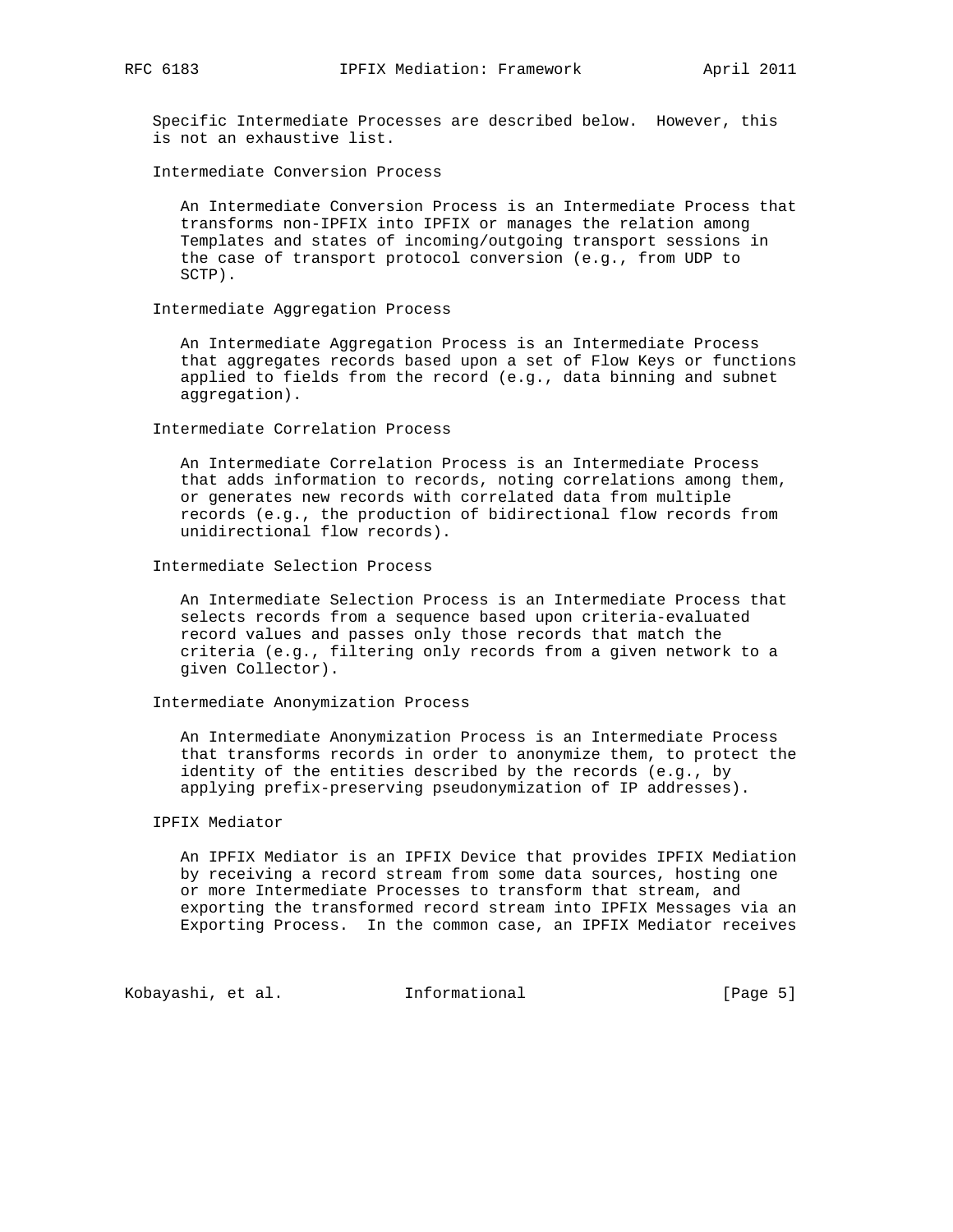a record stream from a Collecting Process, but it could also receive a record stream from data sources not encoded using IPFIX, e.g., in the case of conversion from the NetFlow V9 protocol [RFC3954] to the IPFIX protocol.

 Note that the IPFIX Mediator is a generalization of the concentrator and proxy elements envisioned in the IPFIX requirements [RFC3917]. IPFIX Mediators running appropriate Intermediate Processes provide the functionality specified therein.

### 3. IPFIX/PSAMP Documents Overview

 IPFIX Mediation can be applied to flow-based or packet-based information. The flow-based information is encoded as IPFIX Flow Records by the IPFIX protocol, and the packet-based information is extracted by some packet selection techniques and then encoded as PSAMP Packet Reports by the PSAMP protocol. Thus, this section describes relevant documents for both protocols.

### 3.1. IPFIX Documents Overview

 The IPFIX protocol [RFC5101] provides network administrators with access to IP Flow information. The architecture for the export of measured IP Flow information from an IPFIX Exporting Process to a Collecting Process is defined in [RFC5470], per the requirements defined in [RFC3917]. The IPFIX protocol [RFC5101] specifies how IPFIX Data Records and Templates are carried via a number of transport protocols from IPFIX Exporting Processes to IPFIX Collecting Processes. IPFIX has a formal description of IPFIX Information Elements, their names, types, and additional semantic information, as specified in [RFC5102]. The IPFIX Management Information Base is defined in [RFC5815]. Finally, [RFC5472] describes what types of applications can use the IPFIX protocol and how they can use the information provided. Furthermore, it shows how the IPFIX framework relates to other architectures and frameworks. The storage of IPFIX Messages in a file is specified in [RFC5655].

### 3.2. PSAMP Documents Overview

 The framework for packet selection and reporting [RFC5474] enables network elements to select subsets of packets by statistical and other methods and to export a stream of reports on the selected packets to a Collector. The set of packet selection techniques (Sampling and Filtering) standardized by PSAMP is described in [RFC5475]. The PSAMP protocol [RFC5476] specifies the export of packet information from a PSAMP Exporting Process to a Collector. Like IPFIX, PSAMP has a formal description of its Information

Kobayashi, et al. 1nformational (Page 6)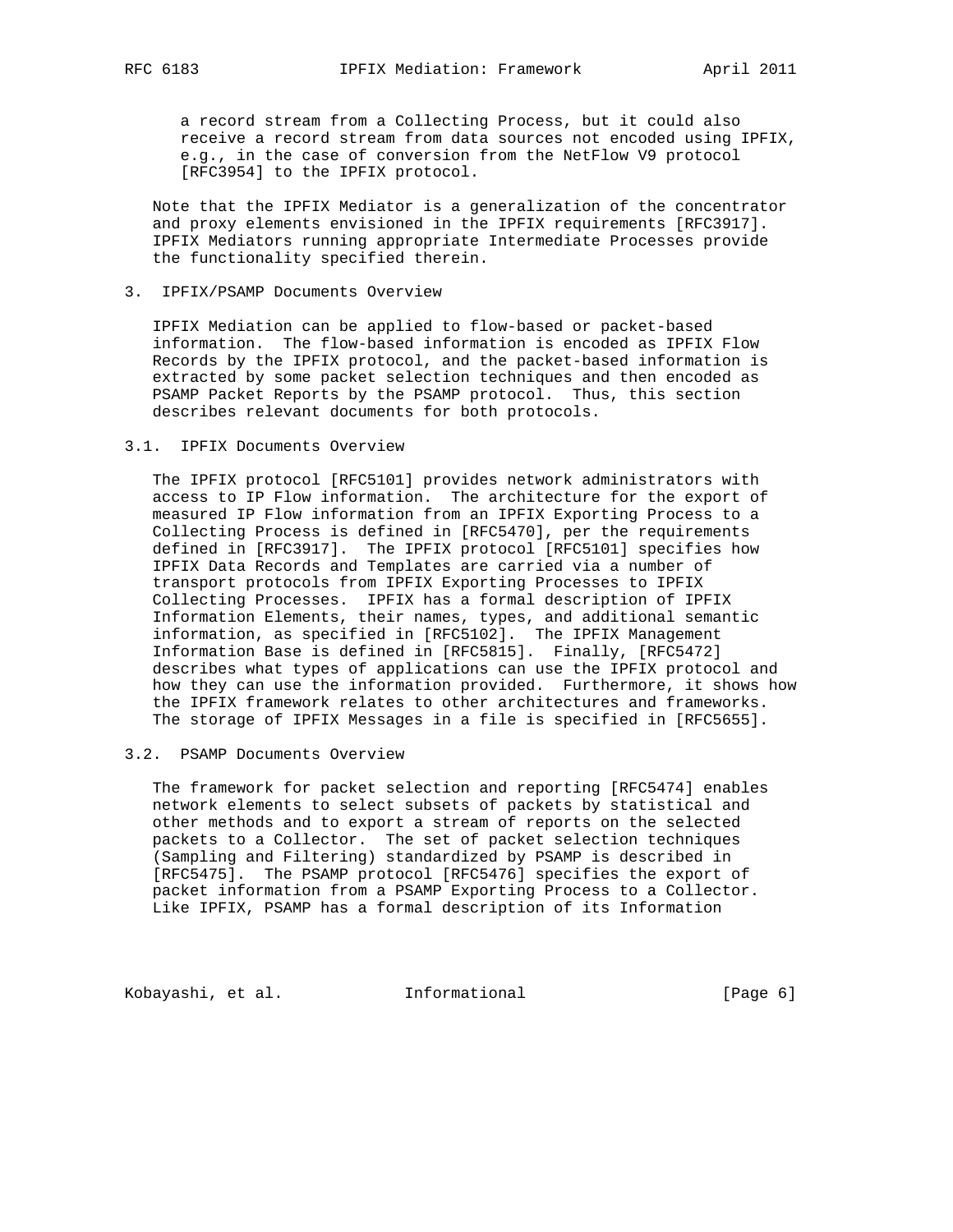Elements, their names, types, and additional semantic information. The PSAMP information model is defined in [RFC5477]. The PSAMP Management Information Base is described in [PSAMP-MIB].

4. IPFIX Mediation Reference Model

 Figure A shows the high-level IPFIX Mediation reference model as an extension of the IPFIX reference model presented in [RFC5470]. This figure covers the various possible scenarios that can exist in an IPFIX measurement system.



Figure A: IPFIX Mediation Reference Model Overview

Kobayashi, et al. Informational [Page 7]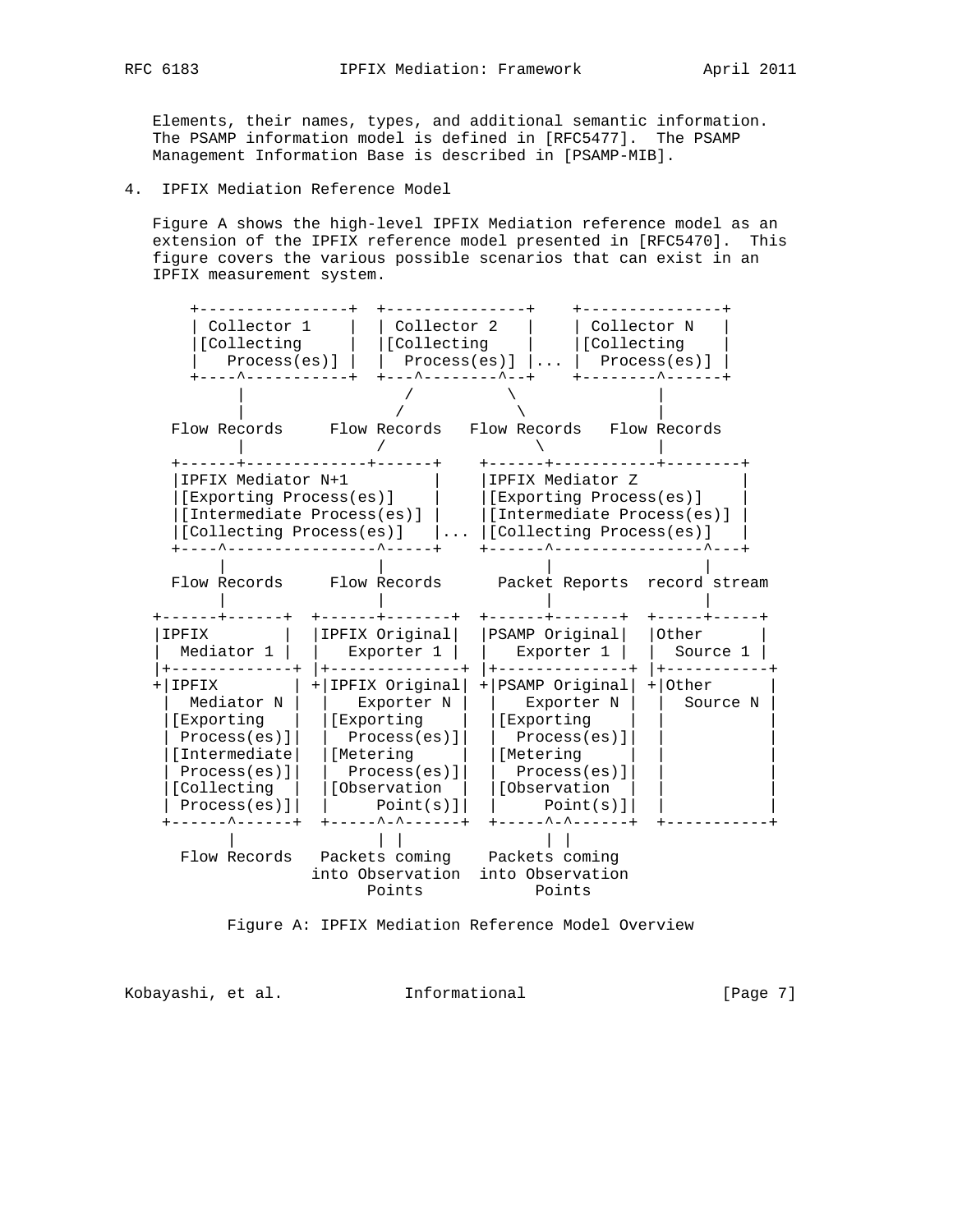The functional components within each entity are indicated within brackets []. An IPFIX Mediator receives IPFIX Flow Records or PSAMP Packet Reports from other IPFIX Mediators, IPFIX Flow Records from IPFIX Original Exporters, PSAMP Packet Reports from PSAMP Original Exporters, and/or a record stream from other sources. The IPFIX Mediator then exports IPFIX Flow Records and/or PSAMP Packet Reports to one or multiple Collectors and/or other IPFIX Mediators.

 Figure B shows the basic IPFIX Mediator component model. An IPFIX Mediator contains one or more Intermediate Processes and one or more Exporting Processes. Typically, it also contains a Collecting Process but might contain several Collecting Processes, as described in Figure B.



IPFIX (Data Records)

Figure B: Basic IPFIX Mediator Component Model

 However, other data sources are also possible: an IPFIX Mediator can receive a record stream from non-IPFIX protocols such as NetFlow [RFC3954] exporter(s). This document does not make any particular assumption on how a record stream is transferred to an IPFIX Mediator. Figure C shows the IPFIX Mediator component model in the case of IPFIX protocol conversion from non-IPFIX exporters.

Kobayashi, et al. Informational [Page 8]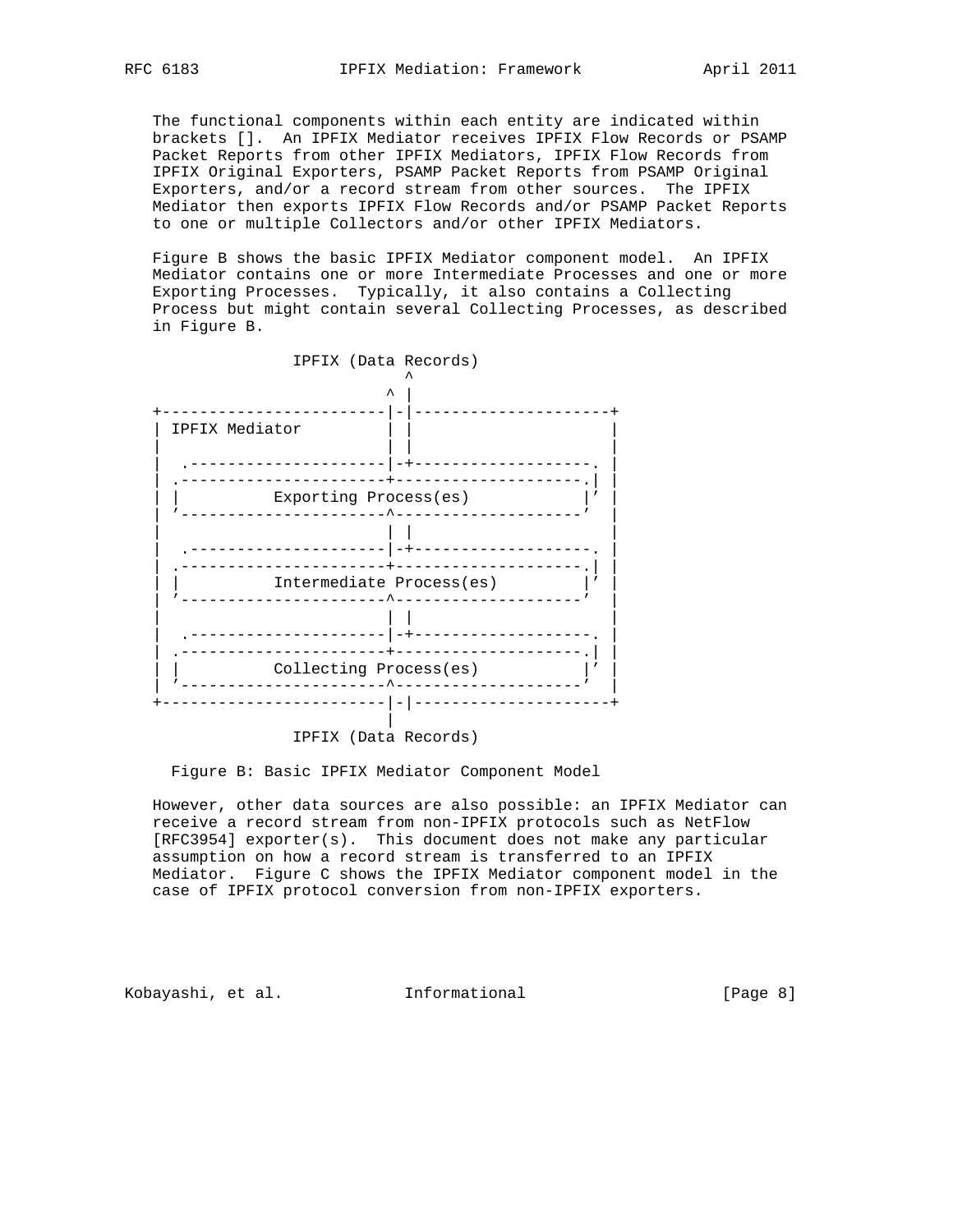

Packets coming into observation points

 Figure C: IPFIX Mediator Component Model in IPFIX Protocol Conversion

 Alternatively, an Original Exporter may provide IPFIX Mediation by hosting one or more Intermediate Processes. The component model in Figure D adds Intermediate Process(es) to the IPFIX Device model illustrated in [RFC5470]. In comparison with Figures 1 or 2 in [RFC5470], the Intermediate Process is located between Exporting Process(es) and IPFIX or PSAMP Metering Process(es).

Kobayashi, et al. 1nformational [Page 9]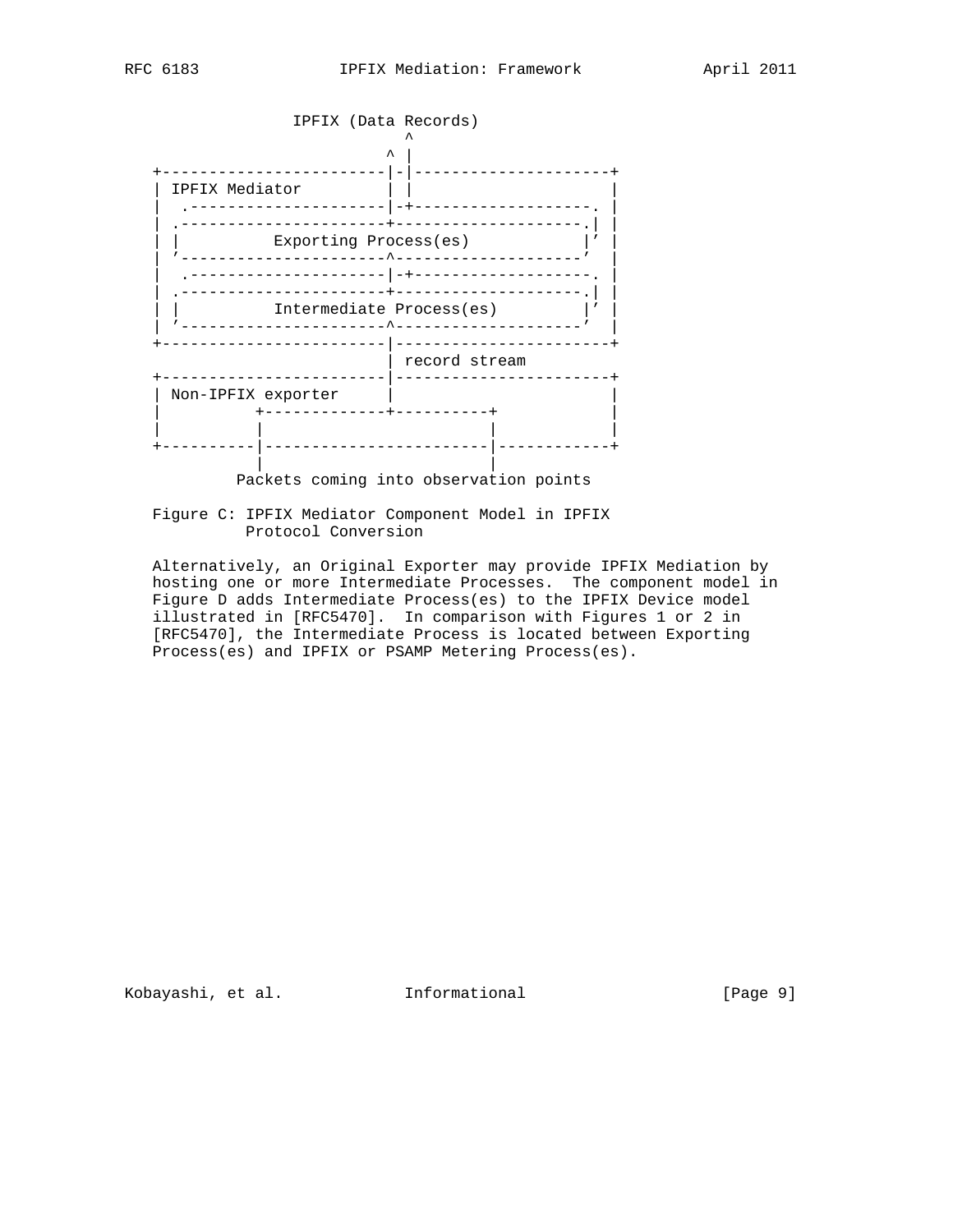

Packets coming into Observation Points

Figure D: IPFIX Mediation Component Model at Original Exporter

 In addition, an Intermediate Process may be collocated with an IPFIX File Reader and/or Writer. Figure E shows an IPFIX Mediation component model with an IPFIX File Writer and/or Reader.

Kobayashi, et al. 1nformational [Page 10]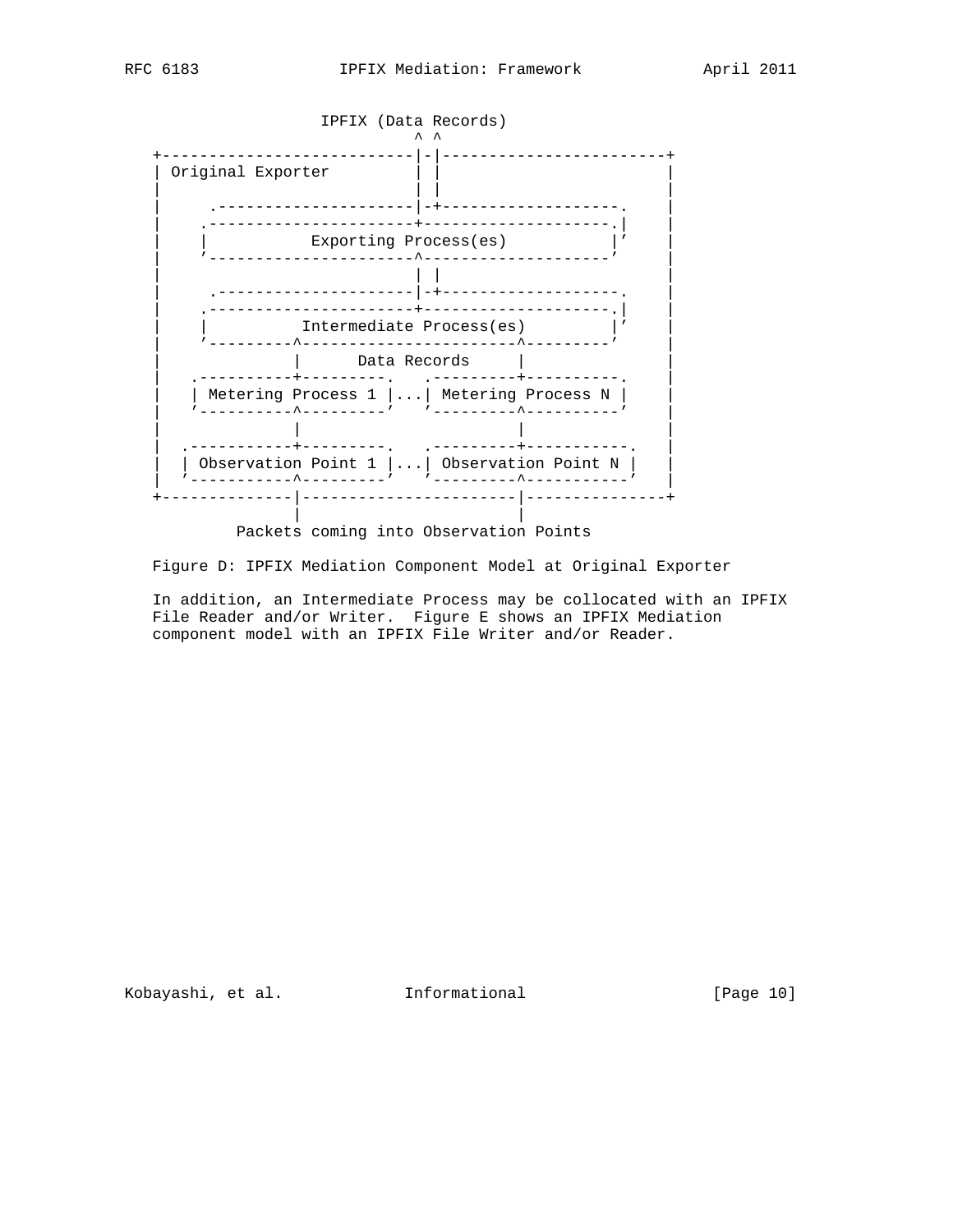



 Figure E: IPFIX Mediation Component Model Collocated with IPFIX File Writer/Reader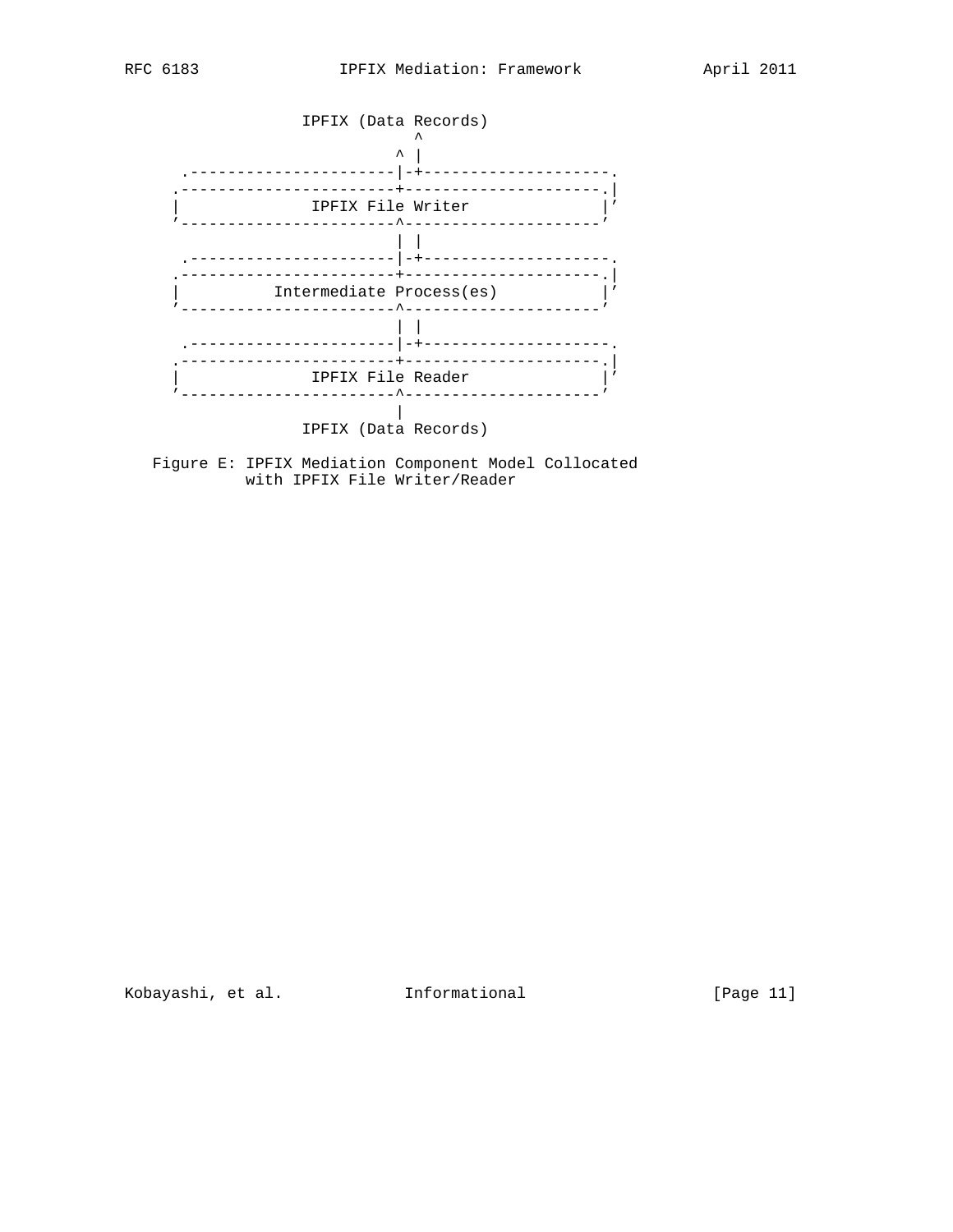# 5. IPFIX Mediation Functional Blocks

 Figure F shows a functional block diagram example in an IPFIX Mediator that has different Intermediate Process types.



Figure F: IPFIX Mediation Functional Block Diagram

# 5.1. Collecting Process

 A Collecting Process in an IPFIX Mediator is not different from the Collecting Process described in [RFC5101]. Additional functions in an IPFIX Mediator include transmitting the set of Data Records and Control Information to one or more components, i.e., Intermediate Processes and other applications. In other words, a Collecting Process may duplicate the set and transmit it to one or more components in sequence or in parallel. In the case of an IPFIX

Kobayashi, et al. 1nformational [Page 12]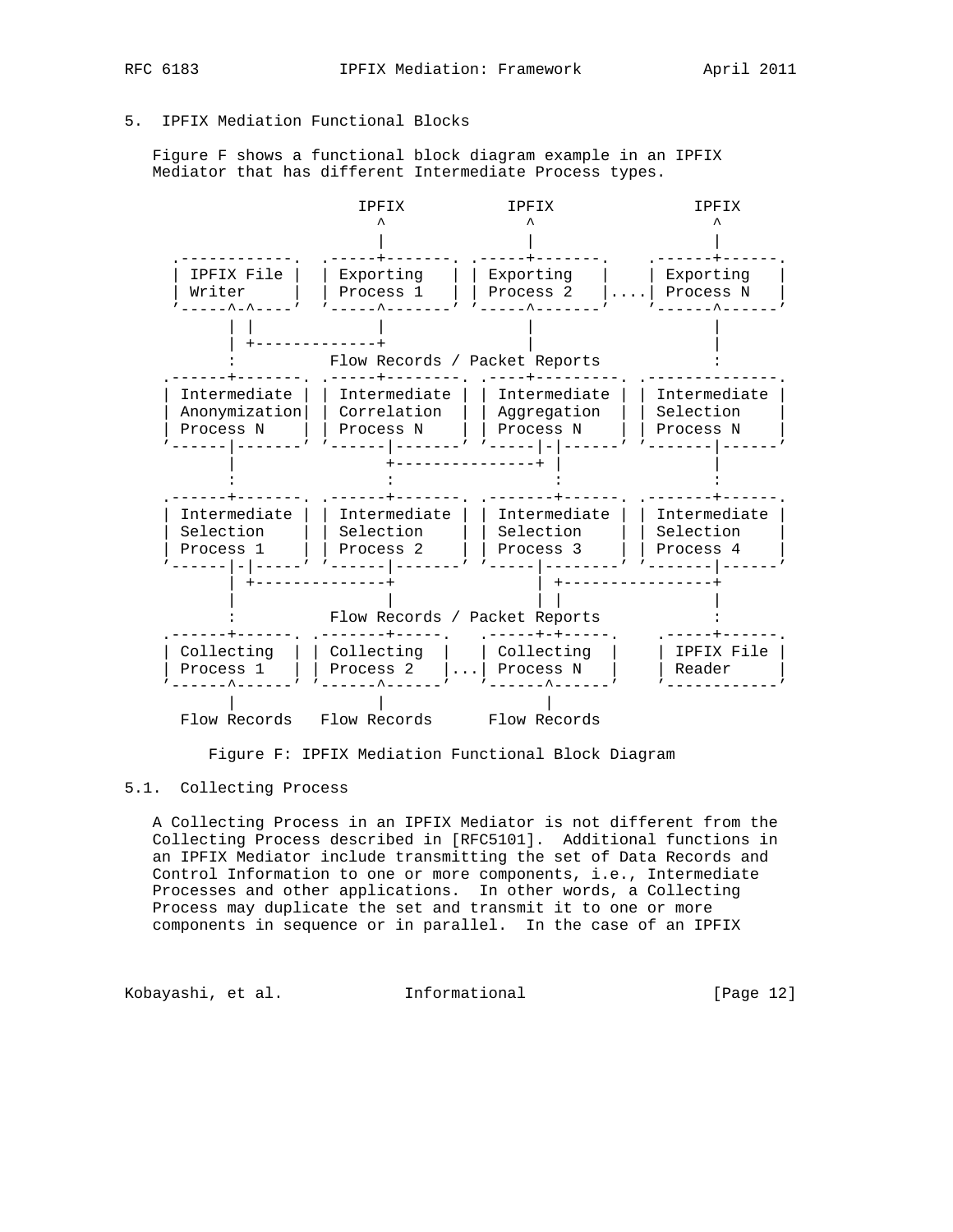Mediator, the Control Information described in [RFC5470] includes IPFIX Message Header information and Transport Session Information along with information about the Metering Process and the Exporting Process in an Original Exporter, e.g., Sampling parameters.

## 5.2. Exporting Process

 An Exporting Process in an IPFIX Mediator is not different from the Exporting Process described in [RFC5101]. Additional functions in an IPFIX Mediator may include the following:

- o Receiving the trigger to transmit the Template Withdrawal Messages from Intermediate Process(es) when relevant Templates become invalid due to, for example, incoming session failure.
- o Transmitting the origin (e.g., Observation Point, Observation Domain ID, Original Exporter IP address, etc.) of the data in additional Data Record fields or additional Data Records. The parameters that represent the origin should be configurable.

## 5.3. Intermediate Process

 An Intermediate Process is a key functional block for IPFIX Mediation. Its typical functions include the following:

- o Generating a new record stream from an input record stream including context information (e.g., Observation Domain ID and Transport Session Information) and transmitting it to other components.
- o Reporting statistics and interpretations for IPFIX Metering Processes, PSAMP Metering Processes, and Exporting Processes from an Original Exporter. See Section 4 of [RFC5101] and Section 6 of [RFC5476] for relevant statistics data structures and interpretations, respectively. Activation of this function should be configurable.
- o Maintaining the configurable relation between Collecting Process(es)/Metering Process(es) and Exporting Process(es)/other Intermediate Process(es).
- o Maintaining database(s) of Data Records in the case of an Intermediate Aggregation Process and an Intermediate Correlation Process. The function has the Data Record expiration rules described in the next subsection.
- o Maintaining statistics on the Intermediate Process itself, such as the number of input/output Data Records, etc.

Kobayashi, et al. 1nformational [Page 13]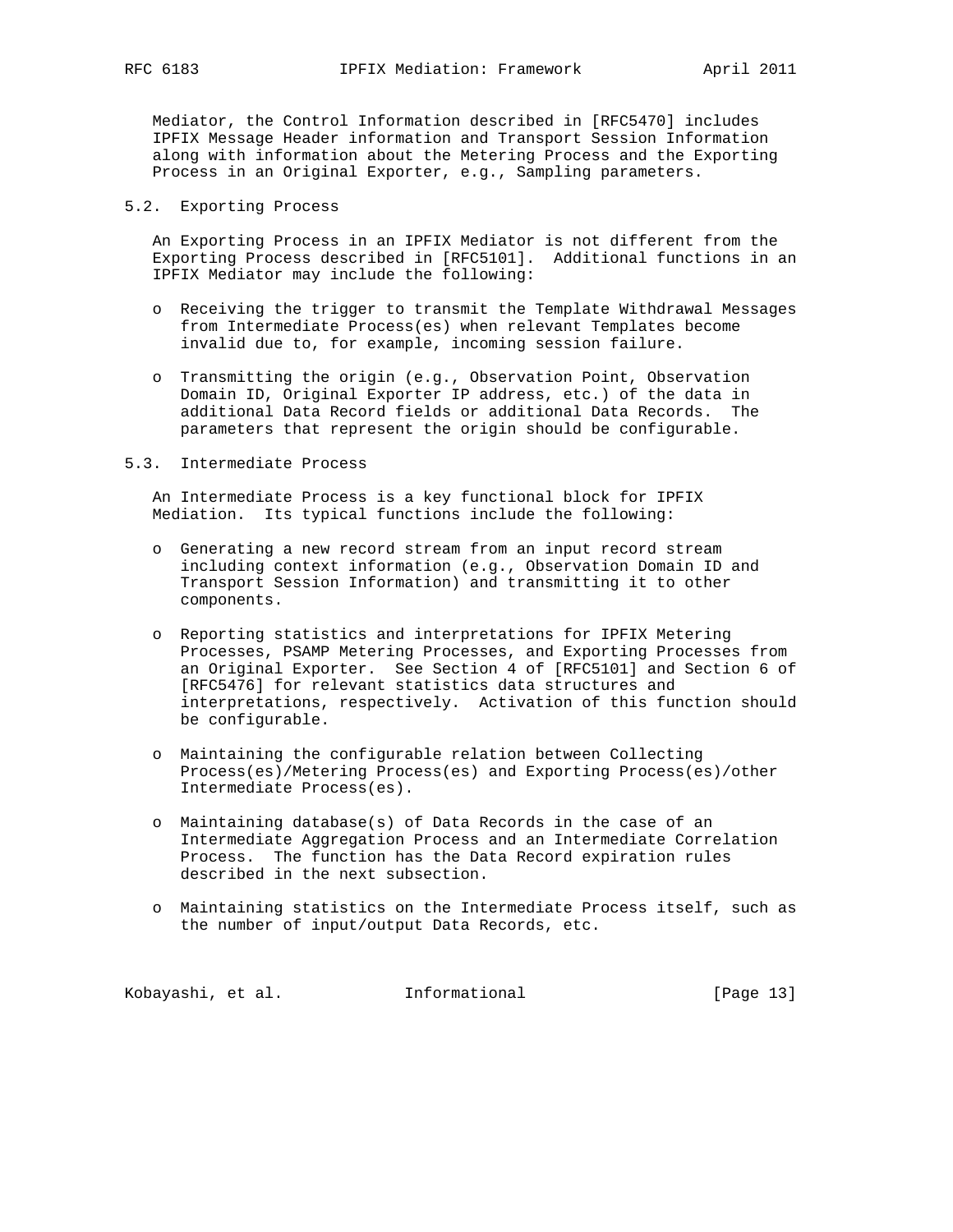o Maintaining additional information about output record streams, which includes information related to the Original Exporters, Observation Domain, and administrative domain as well as some configuration parameters related to each function.

 In the case of an Intermediate Aggregation Process, Intermediate Anonymization Process, and Intermediate Correlation Process, the value of the "flowKeyIndicator" needs to be modified when modifying the data structure defined by an original Template.

 For example, an Intermediate Aggregation Process aggregating incoming Flow Records composed of the sourceIPv4Address and destinationIPv4Address Flow Keys into outgoing Flow Records with the destinationIPv4Address Flow Key must modify the incoming flowKeyIndicator to contain only the destinationIPv4Address.

5.3.1. Data Record Expiration

 An Intermediate Aggregation Process and Intermediate Correlation Process need to have expiration conditions to export cached Data Records. In the case of the Metering Process in an Original Exporter, these conditions are described in [RFC5470]. In the case of the Intermediate Process, these conditions are as follows:

- o If there are no input Data Records belonging to a cached Flow for a certain time period, aggregated Flow Records will expire. This time period should be configurable at the Intermediate Process.
- o If the Intermediate Process experiences resource constraints (e.g., lack of memory to store Flow Records), aggregated Flow Records may prematurely expire.
- o For long-running Flows, the Intermediate Process should cause the Flow to expire on a regular basis or on the basis of an expiration policy. This periodicity or expiration policy should be configurable at the Intermediate Process.

 In the case of an Intermediate Correlation Process, a cached Data Record may be prematurely expired (and discarded) when no correlation can be computed with newly received Data Records. For example, an Intermediate Correlation Process computing one-way delay may discard the cached Packet Report when no other matching Packet Report are observed within a certain time period.

5.3.2. Specific Intermediate Processes

 This section describes the functional blocks of specific Intermediate Processes.

Kobayashi, et al. 1nformational [Page 14]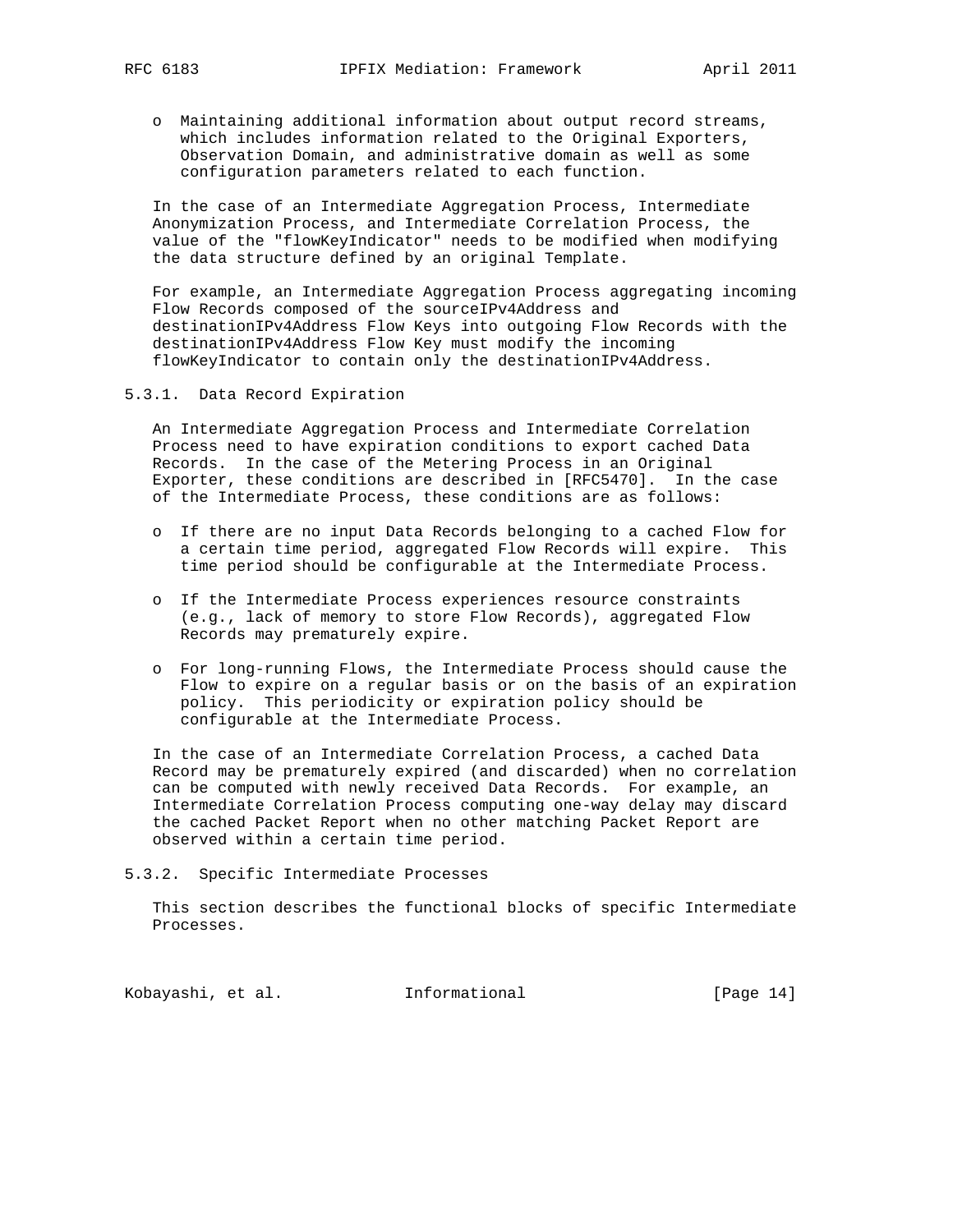# 5.3.2.1. Intermediate Conversion Process

 When receiving a non-IPFIX record stream, the Intermediate Conversion Process covers the following functions:

- o Determining the IPFIX Information Element identifiers that correspond to the fields of the non-IPFIX records (e.g., converting the NetFlow V9 protocol [RFC3954] to the IPFIX Information Model [RFC5102]).
- o Transforming the non-IPFIX records into Data Records, (Options) Template Records, and/or Data Records defined by Options Templates.
- o Converting additional information (e.g., sampling rate, sampling algorithm, and observation information) into appropriate fields in the existing Data Records or into Data Records defined by new Options Templates.

 IPFIX transport protocol conversion can be used to enhance the export reliability, for example, for data retention and accounting. In this case, the Intermediate Conversion Process covers the following functions:

- o Relaying Data Records, (Options) Template Records, and Data Records defined by Options Templates.
- o Setting the trigger for the Exporting Process in order to export IPFIX Template Withdrawal Messages relevant to the Templates when Templates becomes invalid due to, for example, incoming session failure. This case applies to SCTP and TCP Transport Sessions on the outgoing side only.
- o Maintaining the mapping information about Transport Sessions, Observation Domain IDs, and Template IDs on the incoming and outgoing sides in order to ensure the consistency of scope field values of incoming and outgoing Data Records defined by Options Templates and of Template IDs of incoming and outgoing IPFIX Template Withdrawal Messages.

5.3.2.2. Intermediate Selection Process

 An Intermediate Selection Process has analogous functions to the PSAMP Selection Process described in [RFC5475]. The difference is that the Intermediate Selection Process takes a record stream, e.g., Flow Records or Packet Reports, instead of observed packets as its input.

Kobayashi, et al. 1nformational [Page 15]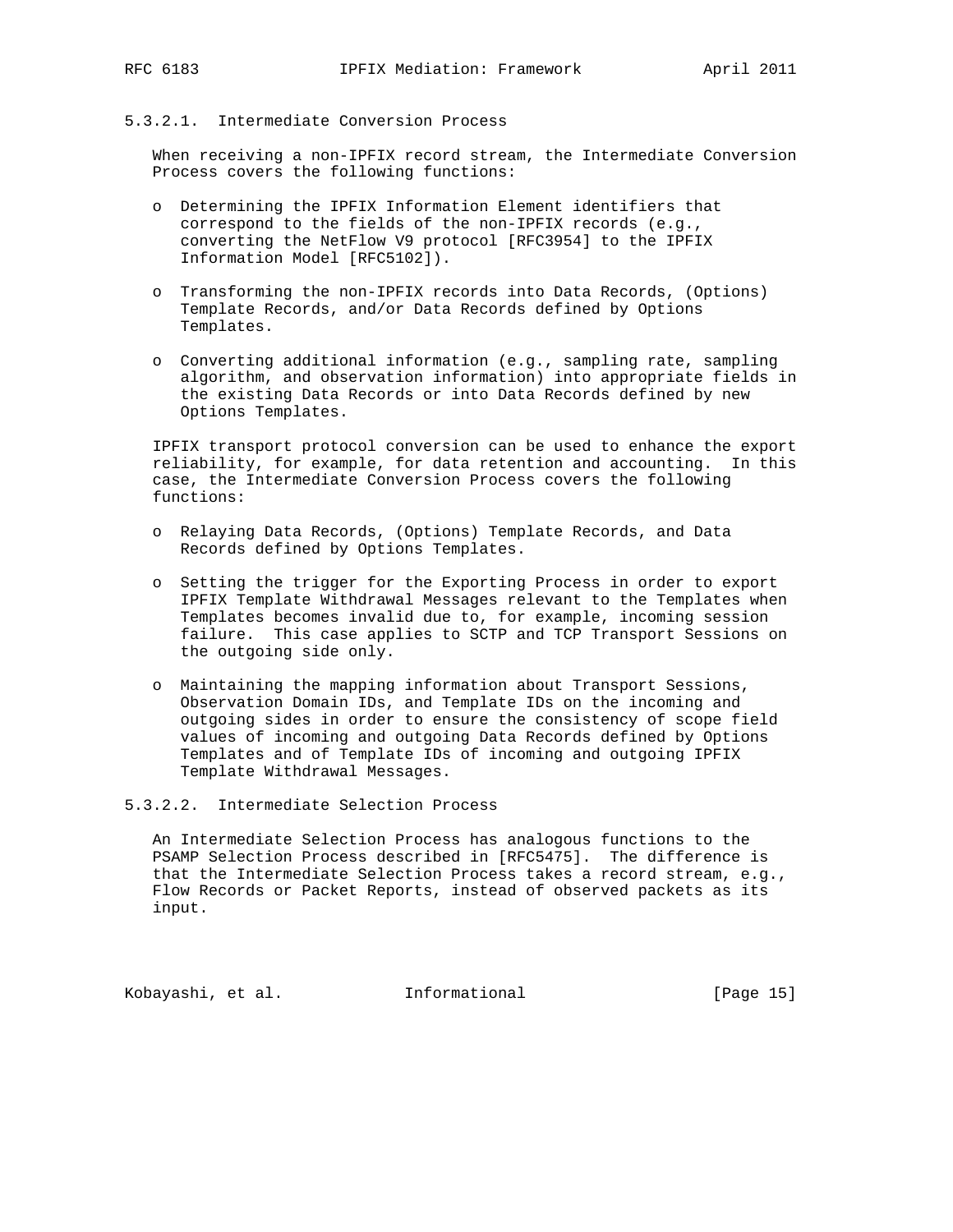The typical function is property match filtering that retrieves a record stream of interest. The function selects a Data Record if the value of a specific field in the Data Record equals a configured value or falls within a configured range.

5.3.2.3. Intermediate Aggregation Process

An Intermediate Aggregation Process covers the following functions:

- o Merging a set of Data Records within a certain time period into one Flow Record by summing up the counters where appropriate.
- o Maintaining statistics and additional information about aggregated Flow Records.

 The statistics for an aggregated Flow Record may include the number of original Data Records and the maximum and minimum values of per-flow counters. Additional information may include an aggregation time period, a new set of Flow Keys, and observation location information involved in the Flow aggregation. Observation location information can be tuples of (Observation Point, Observation Domain ID, Original Exporter IP address) or another identifier indicating the location where the measured traffic has been observed.

- o Aggregation of Data Records, which can be done in the following ways:
	- \* Spatial composition

 With spatial composition, Data Records sharing common properties are merged into one Flow Record within a certain time period. One typical aggregation can be based on a new set of Flow Keys. Generally, a set of common properties smaller than an original set of Flow Keys results in a higher level of aggregation. Another aggregation can be based on a set of Observation Points within an Observation Domain, on a set of Observation Domains within an Exporter, or on a set of Exporters.

 If some fields do not serve as Flow Keys or per-Flow counters, their values may change from Data Records to Data Records within an aggregated Flow Record. The Intermediate Aggregation Process determines their values by the first Data Record received, a specific Exporter IP address, or other appropriate decisions.

Kobayashi, et al. Informational [Page 16]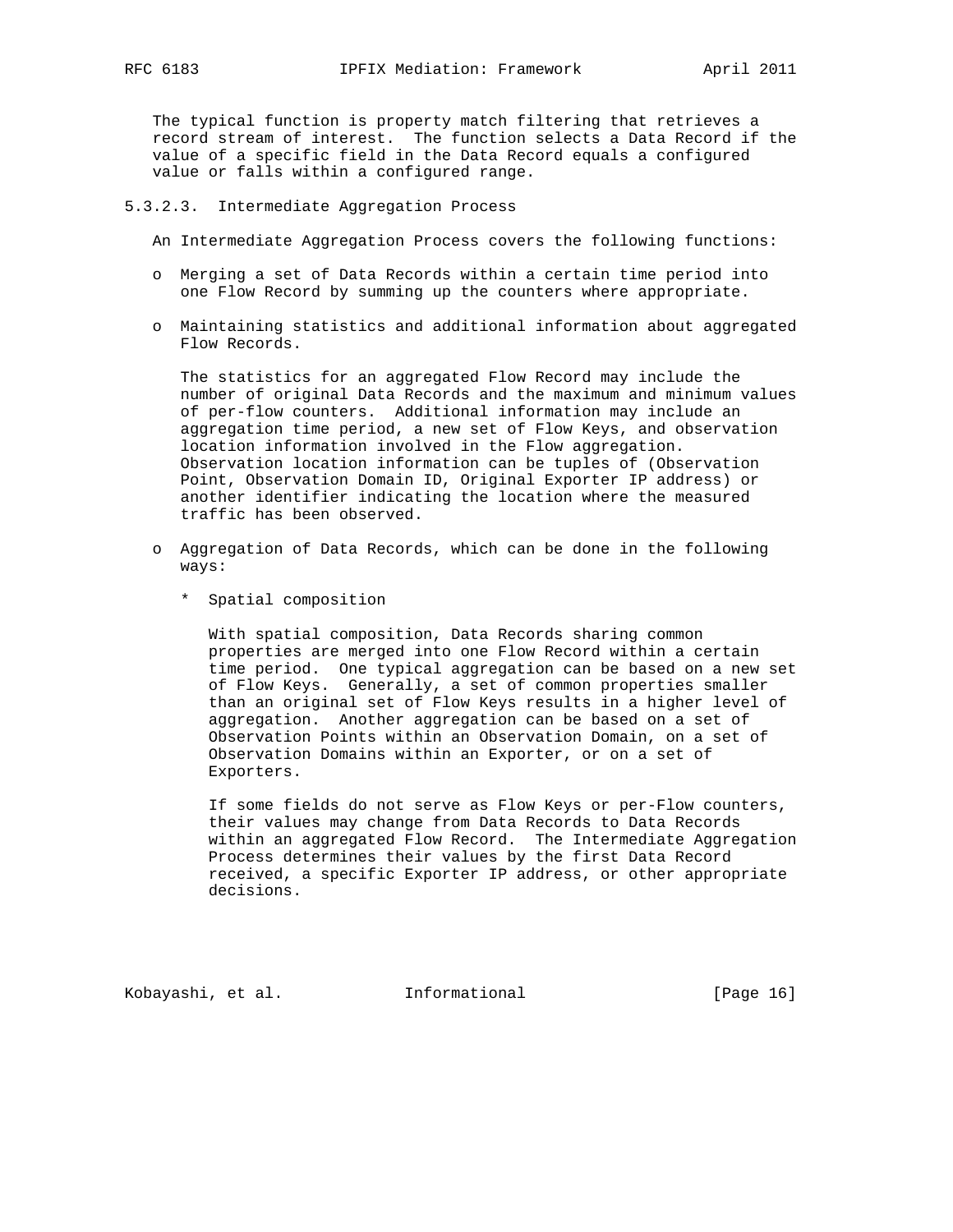Furthermore, a new identifier indicating a group of observation locations can be introduced, for example, to indicate PoPs (Points of Presence) in a large network, or a logical interface composed of physical interfaces with link aggregation.

\* Temporal composition

 With temporal composition, multiple Flow Records with identical Flow Key values are merged into a single Flow Record of longer Flow duration if they arrive within a certain time interval. The main difference to spatial composition is that Flow Records are only merged if they originate from the same Observation Point and if the Flow Key values are identical. For example, multiple Flow Records with a Flow duration of less than one minute can be merged into a single Flow Record with more than ten minutes Flow duration.

 In addition, the Intermediate Aggregation Process with temporal composition produces aggregated counters while reducing the number of Flow Records on a Collector. Some specific non-key fields, such as the minimumIpTotalLength/maximumIpTotalLength or minimumTTL/maximumTTL, will contain the minimum and maximum values for the new aggregated Flow.

 Spatial and temporal composition can be combined in a single Intermediate Aggregation Process. The Intermediate Aggregation Process can be combined with the Intermediate Selection Process in order to aggregate only a subset of the original Flow Records, for example, Flow Records with small numbers of packets as described in Section 6.2.

5.3.2.4. Intermediate Anonymization Process

 An Intermediate Anonymization Process covers the following typical functions:

o Deleting specified fields

 The function deletes existing fields in accordance with some instruction rules. Examples include hiding network topology information and private information. In the case of feeding Data Records to end customers, disclosing vulnerabilities is avoided by deleting fields, e.g., "ipNextHopIP{v4|v6}Address", "bgpNextHopIP{v4|v6}Address", "bgp{Next|Prev}AdjacentAsNumber", and "mplsLabelStackSection", as described in [RFC5102].

Kobayashi, et al. Informational [Page 17]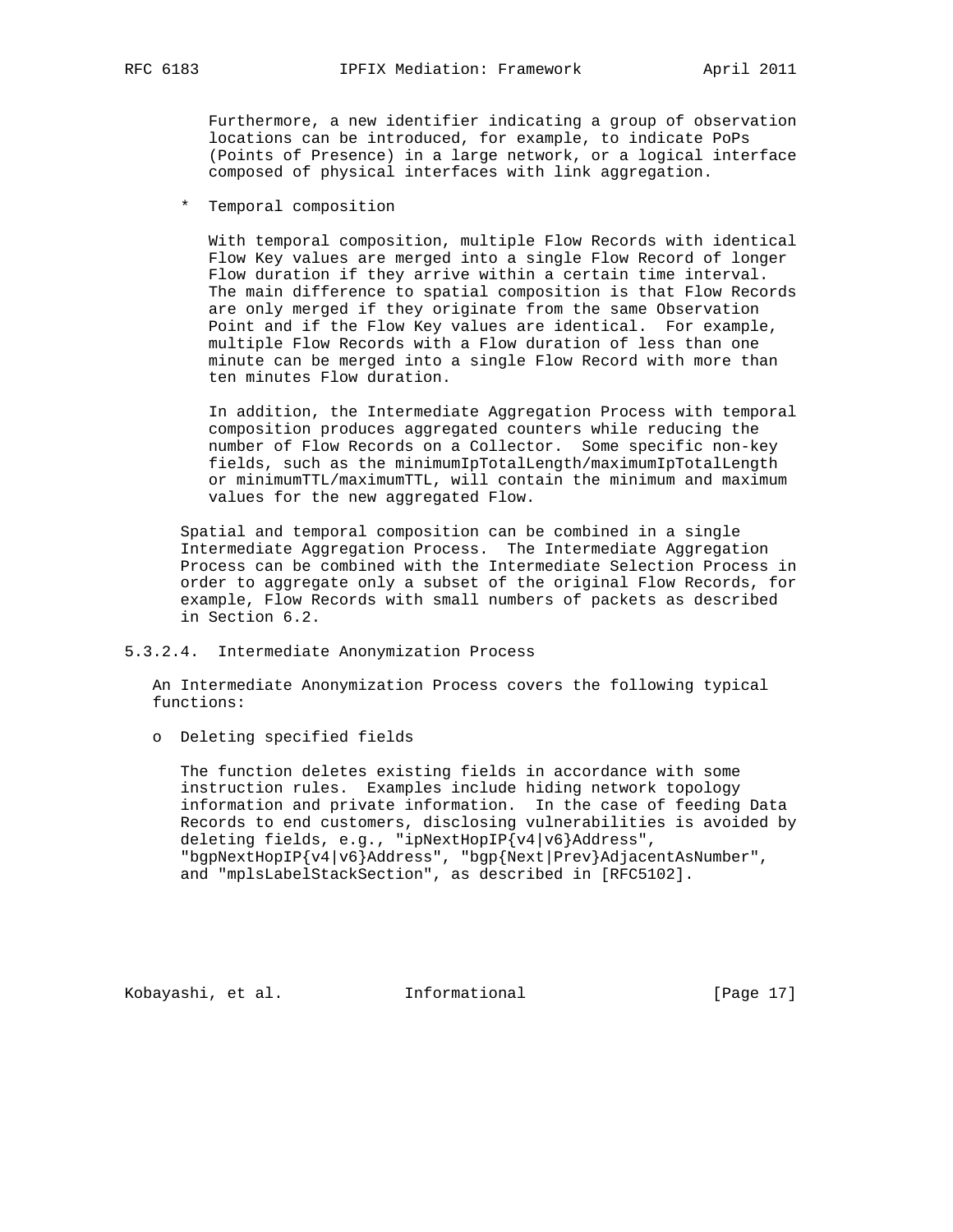- - o Anonymizing values of specified fields

 The function modifies the values of specified fields. Examples include anonymizing customers' private information, such as IP address and port number, in accordance with a privacy protection policy. The Intermediate Anonymization Process may also report anonymized fields and the anonymization method as additional information.

# 5.3.2.5. Intermediate Correlation Process

 An Intermediate Correlation Process can be viewed as a special case of the Intermediate Aggregation Process, covering the following typical functions:

- o Producing new information including metrics, counters, attributes, or packet property parameters by evaluating the correlation among sets of Data Records or among Data Records and other meta data after gathering sets of Data Records within a certain time period.
- o Adding new fields into a Data Record or creating a new Data Record.

 A correlation of Data Records can be done in the following ways, which can be implemented individually or in combinations.

- o One-to-one correlation between Data Records, with the following examples:
	- \* One-way delay, Packet delay variation in [RFC5481] The metrics come from the correlation of the timestamp value on a pair of Packet Reports indicating an identical packet at different Observation Points in the network.
	- \* Packet inter-arrival time The metrics come from the correlation of the timestamp value on consecutive Packet Reports from a single Exporter.
	- \* Rate-limiting ratio, compression ratio, optimization ratio, etc. The data values come from the correlation of Data Records indicating an identical Flow observed on the incoming/outgoing points of a WAN interface.

Kobayashi, et al. Informational [Page 18]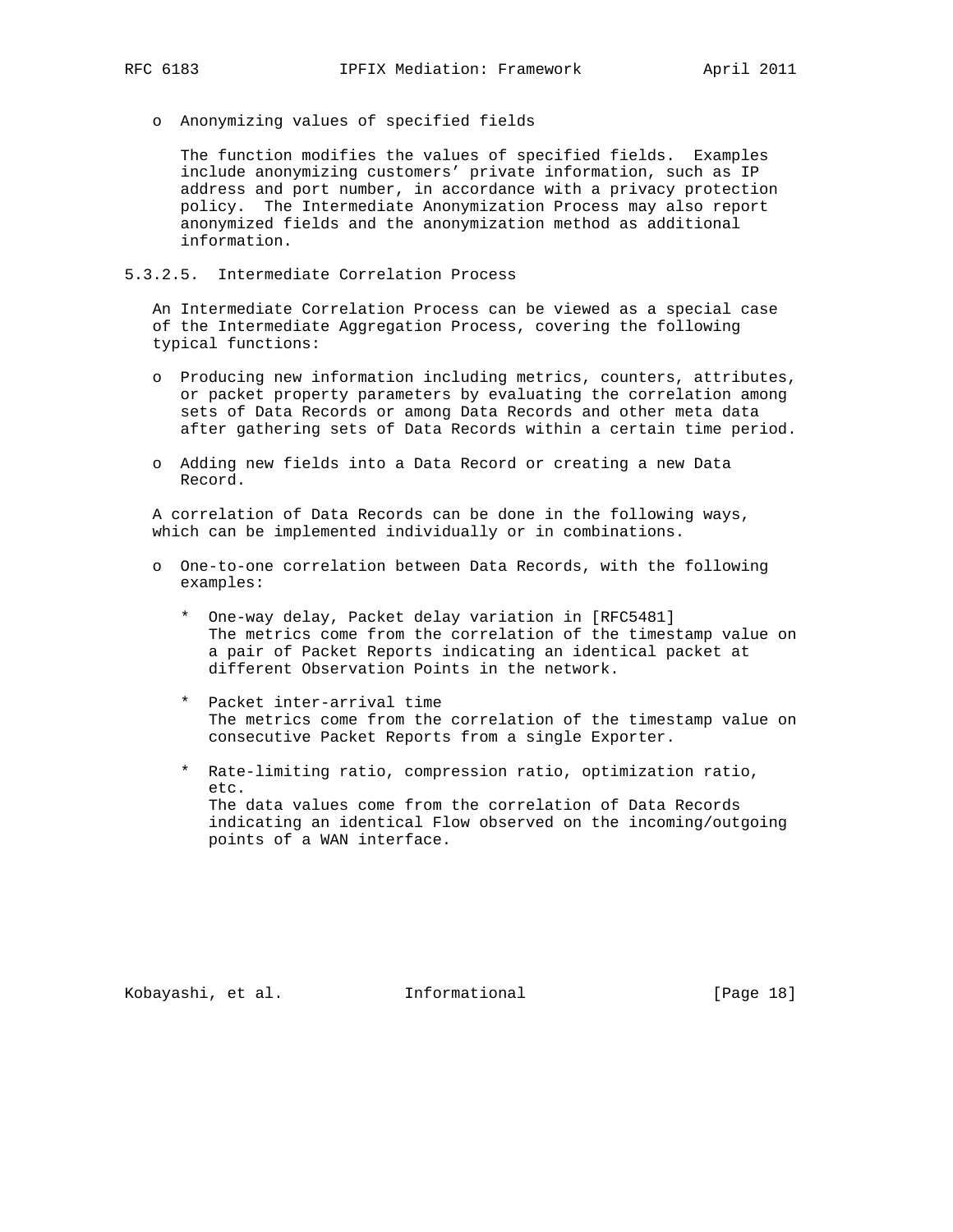- o Correlation amongst Data Records, with the following examples:
	- \* Bidirectional Flow composition The method of exporting and representing a Bidirectional Flow (Biflow) is described in [RFC5103]. The Bidirectional Flow composition is a special case of Flow Key aggregation. The Flow Records are merged into one Flow Record as Biflow if Non directional Key Fields match and the Directional Key Fields match their reverse direction counterparts. The direction assignment method to assign the Biflow Source and Destination as additional information may be reported. In the case of an Intermediate Aggregation Process, the direction may be assigned arbitrarily (see [RFC5103], Section 5.3).
	- \* Average/maximum/minimum for packets, bytes, one-way delay, packet loss, etc. The data values come from the correlation of multiple Data Records gathered in a certain time interval.
- o Correlation between Data Record and other meta data

 Typical examples are derived packet property parameters described in [RFC5102]. The parameters are retrieved based on the value of the specified field in an input Data Record, compensating for traditional exporting devices or probes that are unable to add packet property parameters. Typical derived packet property parameters are as follows:

- \* "bgpNextHop{IPv4|IPv6}Address" described in [RFC5102] This value indicates the egress router of a network domain. It is useful for making a traffic matrix that covers the whole network domain.
- \* BGP community attributes This attribute indicates tagging for routes of geographical and topological information and source types (e.g., transit, peer, or customer) as described in [RFC4384]. Therefore, network administrators can monitor the geographically-based or source type-based traffic volume by correlating the attribute.
- \* "mplsVpnRouteDistinguisher" described in [RFC5102] This value indicates the VPN customer's identification, which cannot be extracted from the core router in MPLS networks. Thanks to this correlation, network administrators can monitor the customer-based traffic volume even on core routers.

Kobayashi, et al. Informational [Page 19]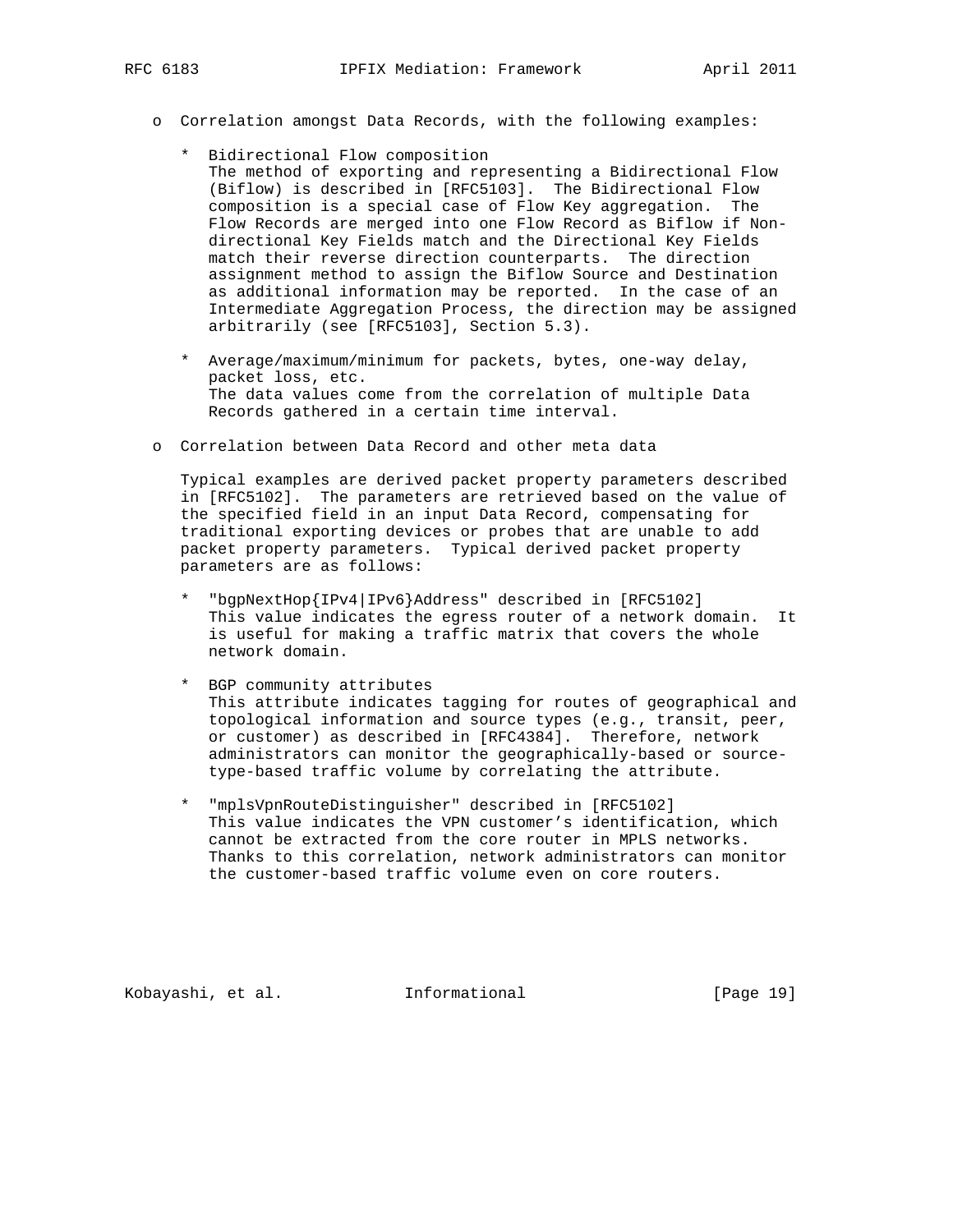### 6. Component Combination

 An IPFIX Mediator may be able to simultaneously support more than one Intermediate Process. Multiple Intermediate Processes generally are configured in the following ways.

o Parallel Intermediate Processes

 A record stream is processed by multiple Intermediate Processes in parallel to fulfill the requirements of different applications. In this setup, every Intermediate Process receives a copy of the entire record stream as its input.

o Serial Intermediate Processes

 To execute flexible manipulation of a record stream, the Intermediate Processes are connected serially. In that case, an output record stream from one Intermediate Process forms an input record stream for a succeeding Intermediate Process.

 In addition to the combination of Intermediate Processes, the combination of some components (Exporting Process, Collecting Process, IPFIX File Writer and Reader) can be applied to provide various data reduction techniques. This section shows some combinations along with examples.

6.1. Data-Based Collector Selection

 The combination of one or more Intermediate Selection Processes and Exporting Processes can determine to which Collector input Data Records are exported. Applicable examples include exporting Data Records to a dedicated Collector on the basis of a customer or an organization. For example, an Intermediate Selection Process selects Data Records from a record stream on the basis of the peering autonomous system number, and an Exporting Process sends them to a dedicated Collector, as shown in the Figure G.

Kobayashi, et al. Informational [Page 20]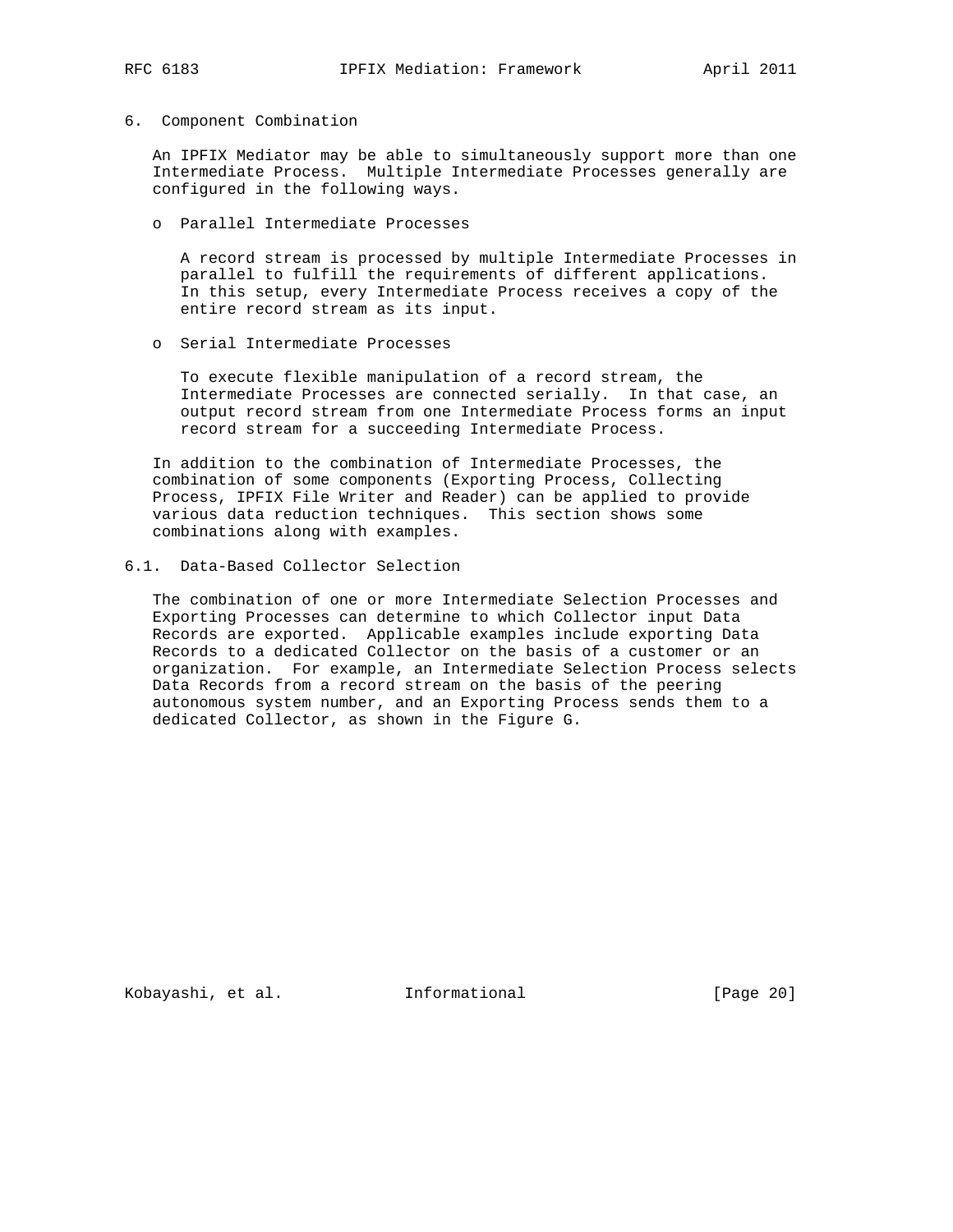

Figure G: Data-Based Collector Selection

## 6.2. Flow Selection and Aggregation

 The combination of one or more Intermediate Selection Processes and Intermediate Aggregation Processes can efficiently reduce the amount of Flow Records. The combination structure is similar to the concept of the Composite Selector described in [RFC5474]. For example, an Intermediate Selection Process selects Flows consisting of a small number of packets and then transmits them to an Intermediate Aggregation Process. Another Intermediate Selection Process selects other Flow Records and then transmits them to an Exporting Process, as shown in Figure H. This results in aggregation on the basis of the distribution of the number of packets per Flow.



Figure H: Flow Selection and Aggregation Example

Kobayashi, et al. Informational [Page 21]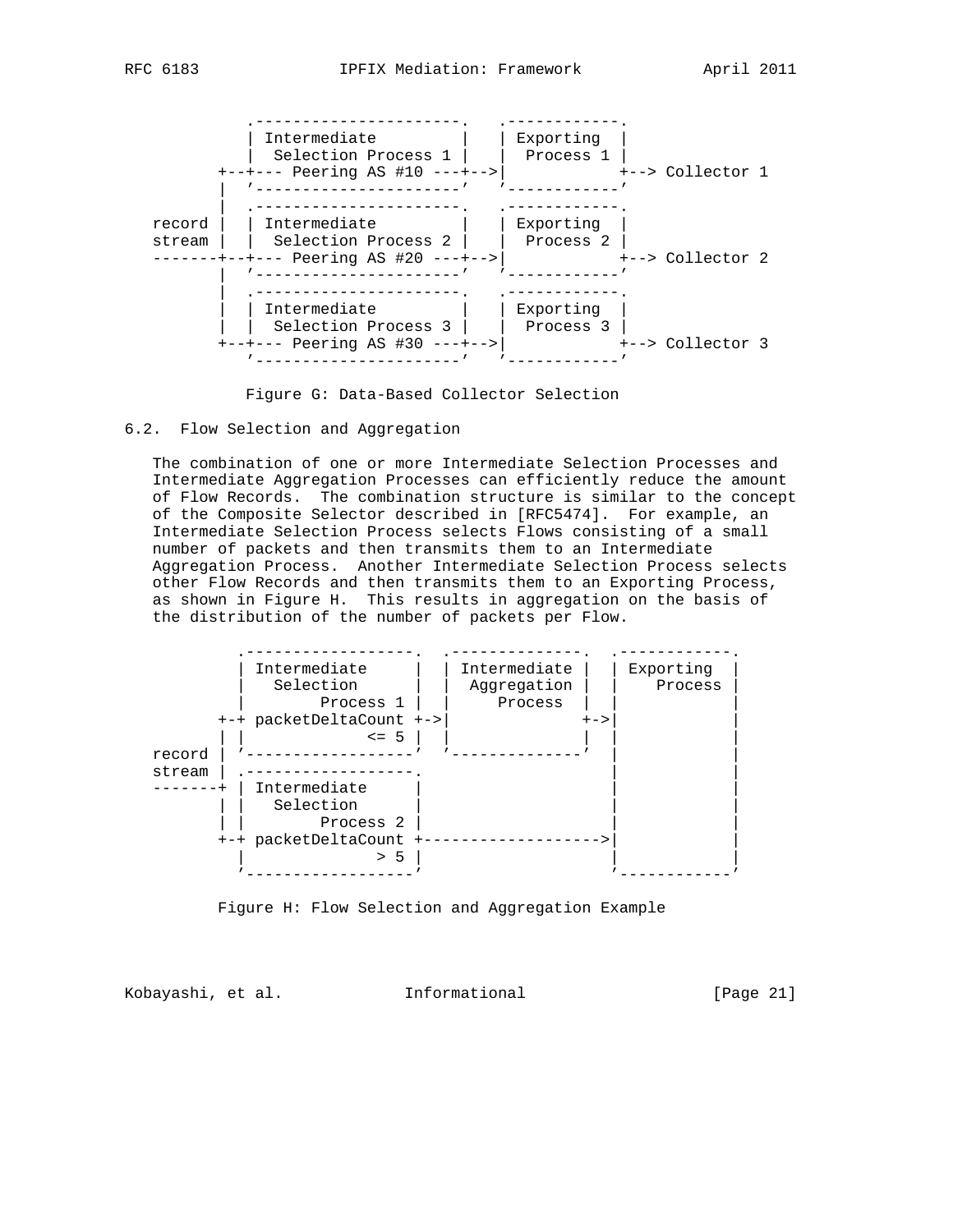# 6.3. IPFIX File Writer/Reader

 An IPFIX File Writer [RFC5655] stores Data Records in a file system. When Data Records include problematic Information Elements, an Intermediate Anonymization Process can delete these fields before the IPFIX File Writer handles them, as shown in Figure I.

|       | Collecting | Intermediate  | TPFTX  |
|-------|------------|---------------|--------|
| צדהפד | Process    | Anonymization | File   |
|       | +->        | Process $+->$ | Writer |
|       |            |               |        |

Figure I: IPFIX Mediation Example with IPFIX File Writer

 In contrast, an IPFIX File Reader [RFC5655] retrieves stored Data Records when administrators want to retrieve past Data Records from a given time period. If the data structure of the Data Records from the IPFIX File Reader is different from what administrators want, an Intermediate Anonymization Process and Intermediate Correlation Process can modify the data structure, as shown in Figure J.

| TDFTX      | Intermediate  | Intermediate  | Exporting |
|------------|---------------|---------------|-----------|
|            | Anonymization | Correlation   | Process   |
| Reader +-> | $Process +->$ | $Process +->$ |           |
|            |               |               |           |

Figure J: IPFIX Mediation Example with IPFIX File Reader

 In the case where distributed IPFIX Mediators enable on-demand export of Data Records that have been previously stored by a File Writer, a collecting infrastructure with huge storage capacity for data retention can be set up.

### 7. Encoding for IPFIX Message Header

 The IPFIX Message Header [RFC5101] includes Export Time, Sequence Number, and Observation Domain ID fields. This section describes some consideration points for the IPFIX Message Header encoding in the context of IPFIX Mediation.

### Export Time

An IPFIX Mediator can set the Export Time in two ways.

\* Case 1: keeping the field value of incoming Transport Sessions

Kobayashi, et al. 1nformational [Page 22]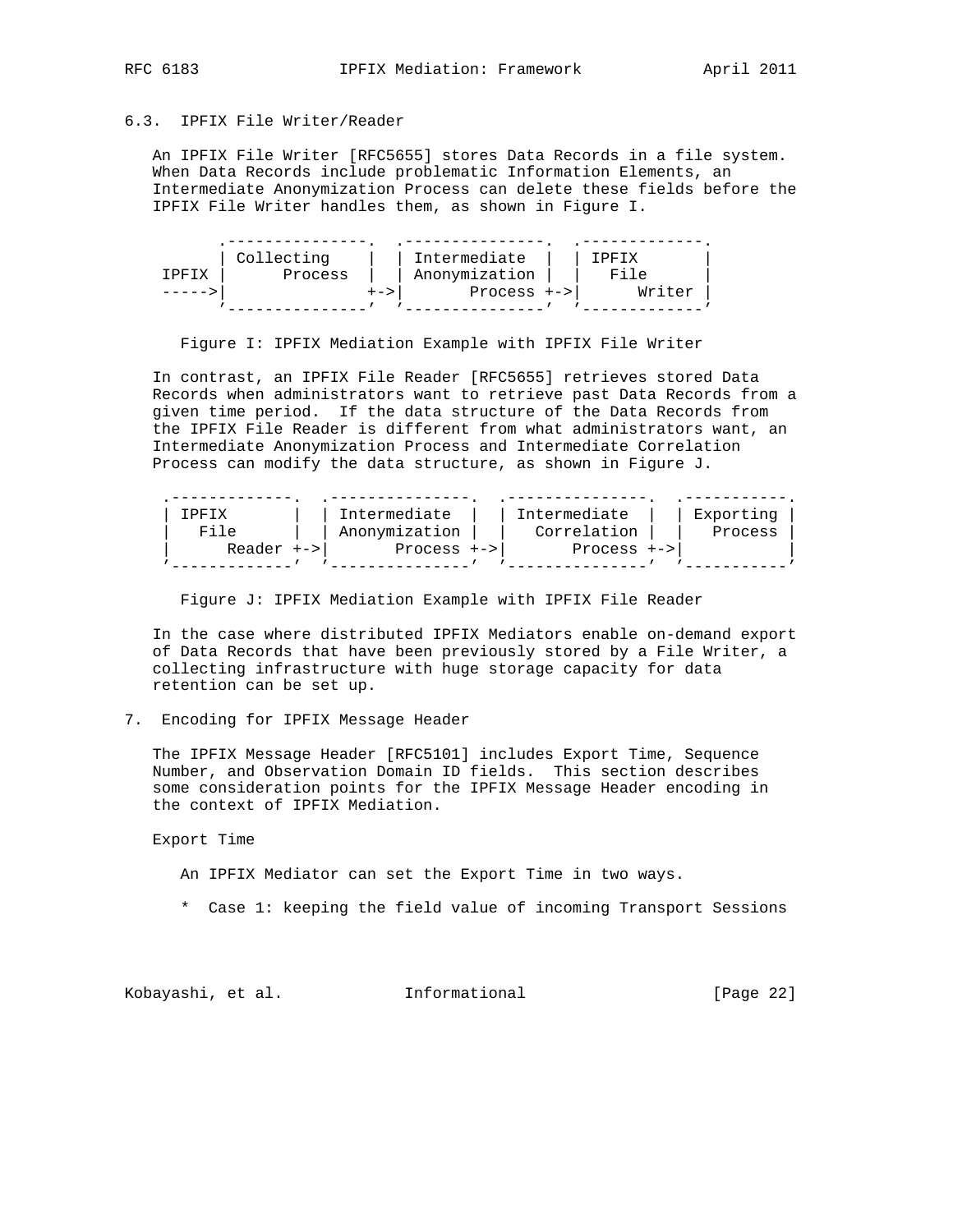\* Case 2: setting the time at which an IPFIX Message leaves the IPFIX Mediator

 Case 1 can be applied when an IPFIX Mediator operates as a proxy at the IPFIX Message level rather than the Data Record level. In case 2, the IPFIX Mediator needs to handle any delta timestamp fields described in [RFC5102], such as "flowStartDeltaMicroseconds" and "flowEndDeltaMicroseconds".

Sequence Number

 In the case where an IPFIX Mediator relays IPFIX Messages from one Transport Session to another Transport Session, the IPFIX Mediator needs to handle the Sequence Number properly. In particular, the Sequence Number in the outgoing session is not allowed to be re initialized, even when the incoming session shuts down and restarts.

### Observation Domain ID

 According to [RFC5101], the Observation Domain ID in the IPFIX Message Header is locally unique per Exporting Process. In contrast to the Observation Domain ID used by an Original Exporter, the Observation Domain ID used by an IPFIX Mediator does not necessarily represent a set of Observation Points located at the IPFIX Mediator itself.

 An IPFIX Mediator may act as a proxy by relaying entire IPFIX Messages. In this case, it may report information about the Original Exporters by using the Observation Domain ID of the outgoing Messages as the scope field in an Options Template Record.

 Otherwise, the IPFIX Mediator should have a function to export the observation location information regarding the Original Exporter. The information contains the IP addresses and Observation Domain IDs used by the Original Exporters and some information about the Transport Session, for example, the source port number, so that different Exporting Processes on the same Original Exporter can be identified. As far as privacy policy permits, an IPFIX Mediator reports the information to an IPFIX Collector.

 If information about a set of Original Exporters needs to be reported, it can be useful to export it as Common Properties as specified in [RFC5473]. The commonPropertiesID may then serve as a scope for the set of Original Exporters. The Common Properties

Kobayashi, et al. 1nformational [Page 23]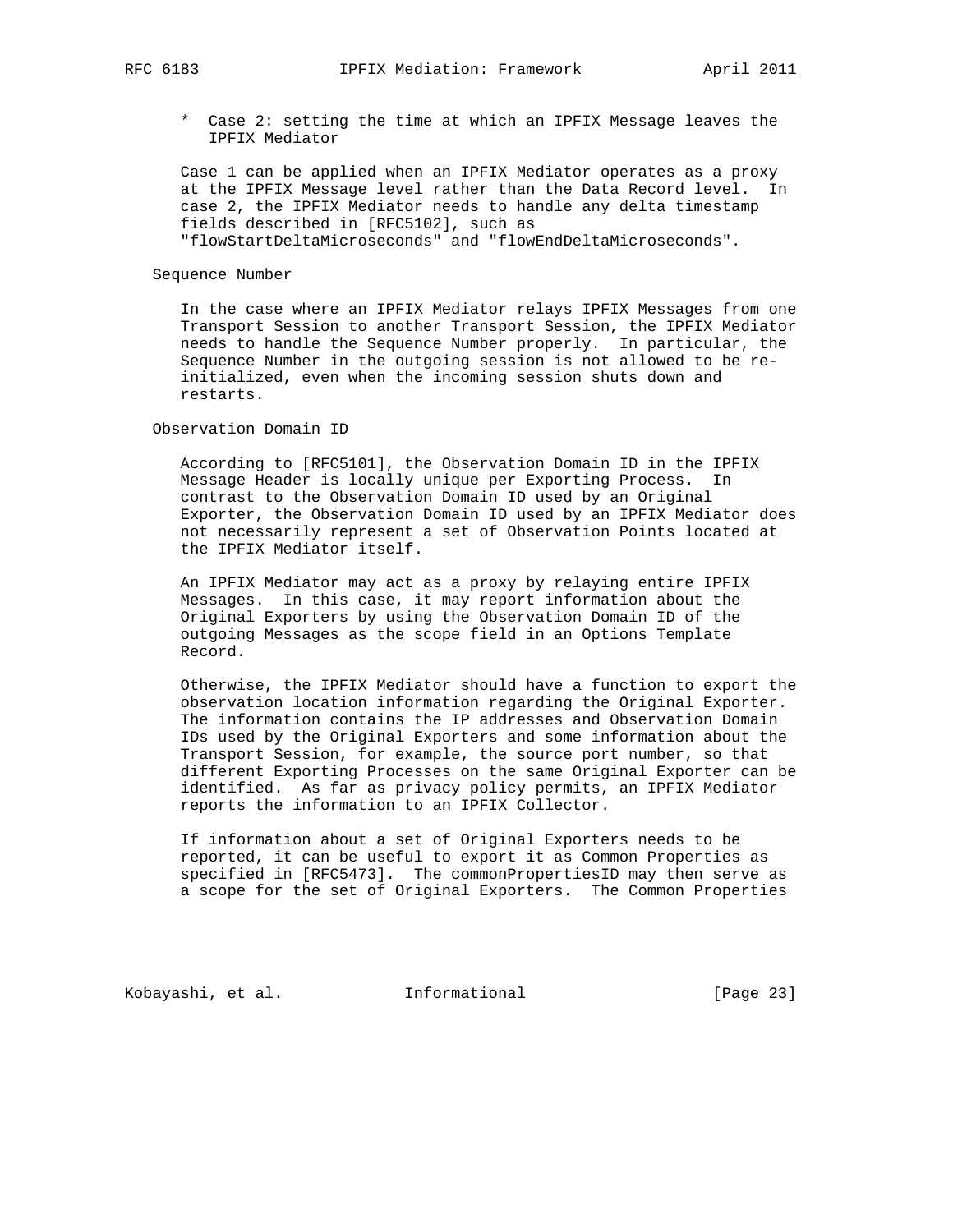Withdrawal Message [RFC5473] can be used to indicate that an incoming Transport Session from one of the Original Exporters was closed.

8. Information Model

 IPFIX Mediation reuses the general information models from [RFC5102] and [RFC5477], and, depending on the Intermediate Processes type, potentially Information Elements such as:

- o Original Exporter IP address, Observation Domain ID, and source port number about the Transport Session at the Original Exporter, in the case where an IPFIX Mediator reports original observation location information in Section 7. The Information Elements contained in the Export Session Details Options Template in [RFC5655] may be utilized for this purpose.
- o Report on the applied IPFIX Mediation functions as described in Section 6.7. in [RFC5982].
- o Certificate of an Original Exporter in Section 9. The Information Element exporterCertificate in [RFC5655] may be utilized for this purpose.
- 9. Security Considerations

 As Mediators act as both IPFIX Collecting Processes and Exporting Processes, the Security Considerations for IPFIX [RFC5101] also apply to Mediators. The Security Considerations for IPFIX Files [RFC5655] also apply to IPFIX Mediators that write IPFIX Files or use them for internal storage. In addition, there are a few specific considerations that IPFIX Mediator implementations must take into account.

 By design, IPFIX Mediators are "men-in-the-middle": they intercede in the communication between an Original Exporter (or another upstream Mediator) and a downstream Collecting Process. TLS provides no way to connect the session between the Mediator and the Original Exporter to the session between the Mediator and the downstream Collecting Process; indeed, this is by design. This has important implications for the level of confidentiality provided across an IPFIX Mediator and the ability to protect data integrity and Original Exporter authenticity across a Mediator. In general, a Mediator should maintain the same level of integrity and confidentiality protection on both sides of the mediation operation, except in situations where the Mediator is explicitly deployed as a gateway between trusted and untrusted networks.

Kobayashi, et al. Informational [Page 24]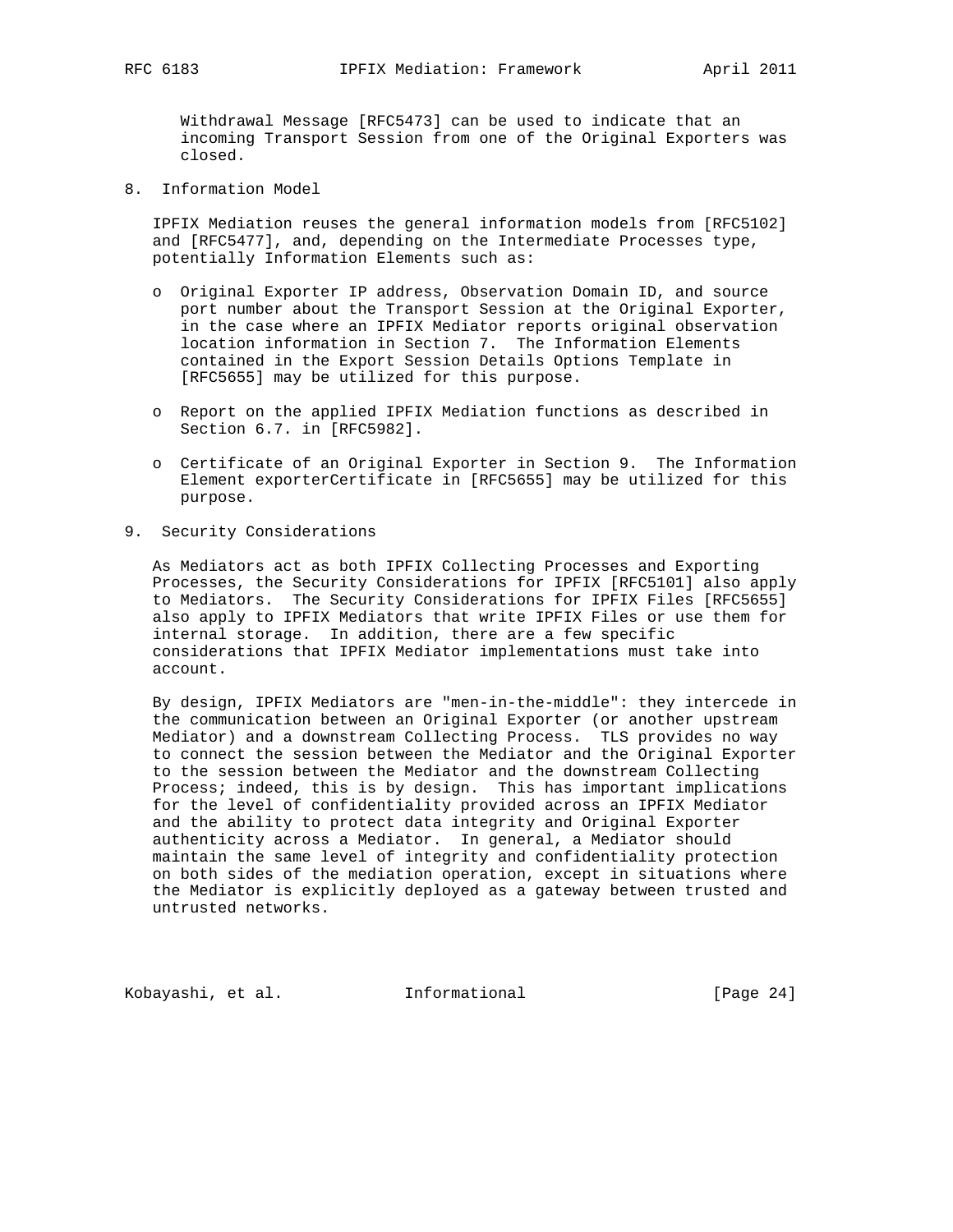Subsequent subsections deal with specific security issues raised by IPFIX Mediation.

## 9.1. Avoiding Security Level Downgrade

 An IPFIX Mediator that accepts IPFIX Messages over a Transport Session protected by TLS [RFC5246] or DTLS [RFC4347] and that then exports IPFIX Messages derived therefrom in cleartext is a potentially serious vulnerability in an IPFIX infrastructure. The concern here is that confidentiality protection may be lost across a Mediator.

 Therefore, an IPFIX Mediator that receives IPFIX Messages from an upstream Exporting Process protected using TLS or DTLS must provide for sending of IPFIX Messages resulting from the operation of the Intermediate Process(es) to a downstream Collecting Process using TLS or DTLS by default. It may be configurable to export records derived from protected records in cleartext but only when application requirements allow.

 There are two common use cases for this. First, a Mediator performing a transformation that leads to a reduction in the required level of security (e.g., by removing all information requiring confidentiality from the output records) may export records downstream without confidentiality protection. Second, a mediator that acts as a proxy between an external (untrusted) network and an internal (trusted) network may export records without TLS when the additional overhead of TLS is unnecessary (e.g., on a physically protected network in the same locked equipment rack).

## 9.2. Avoiding Security Level Upgrade

 There is a similar problem in the opposite direction: as an IPFIX Mediator's signature on a TLS session to a downstream Collecting Process acts as an implicit assertion of the trustworthiness of the data within the session, a poorly deployed IPFIX Mediator could be used to "legitimize" records derived from untrusted sources. Unprotected sessions from the Original Exporter are generally untrusted, because they could have been tampered with or forged by an unauthorized third party. The concern here is that a Mediator could be used to add inappropriate trust to external information whose integrity cannot be guaranteed.

 When specific deployment requirements allow, an IPFIX Mediator may export signed IPFIX Messages containing records derived from records received without integrity protection via TLS. One such deployment consideration would be the reverse of the second case above: when the Mediator acts as a proxy between an internal (trusted) and an

Kobayashi, et al. 1nformational [Page 25]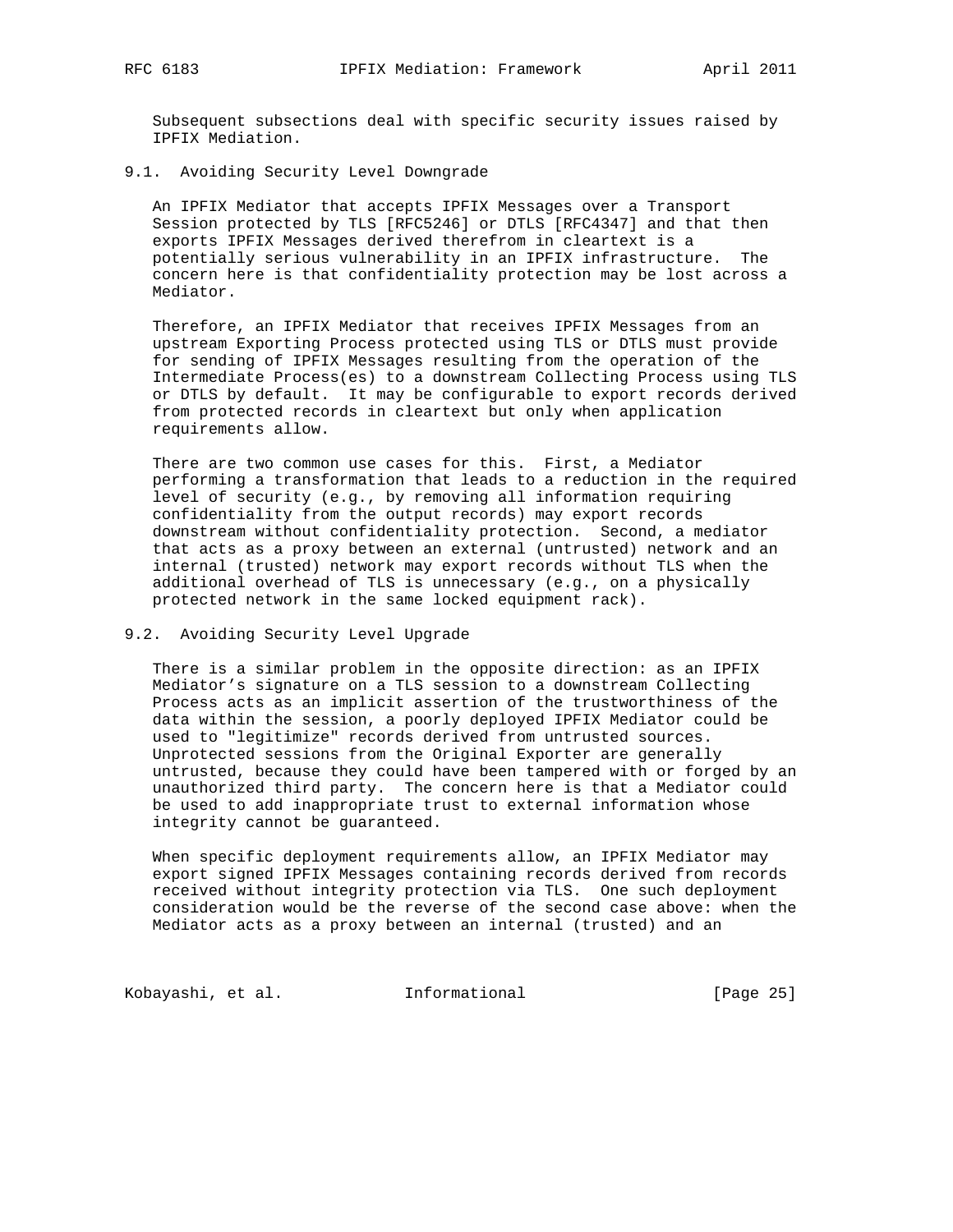external (untrusted) network and when the path from the Original Exporter is protected using some other method and the overhead of a TLS session is unnecessary.

 In such cases, the IPFIX Mediator should notify the downstream Collector about the missing protection of all or part of the original record stream as part of the Transport Session Information.

## 9.3. Approximating End-to-End Assertions for IPFIX Mediators

 Because the Transport Session between an IPFIX Mediator and an Original Exporter is independent from the Transport Session between the Mediator and the downstream Collecting Process, there is no existing method via TLS to assert the identity of the original Exporting Process downstream. However, an IPFIX Mediator, which modifies the stream of IPFIX Messages sent to it, is by definition a trusted entity in the infrastructure. Therefore, the IPFIX Mediator's signature on an outgoing Transport Session can be treated as an implicit assertion that the Original Exporter was positively identified by the Mediator and that the source information it received was trustworthy. However, as noted in the previous section, IPFIX Mediators must in this circumstance take care not to provide an inappropriate upgrade of trust.

 If the X.509 certificates [RFC5280] used to protect a Transport Session between an Original Exporter and an IPFIX Mediator are required downstream, an IPFIX Mediator may export Transport Session Information, including the exporterCertificate and the collectorCertificate Information Elements, with the Export Session Details Options Template defined in Section 8.1.3 of [RFC5655] or the Message Details Options Template defined in Section 8.1.4 of [RFC5655] in order to export this information downstream. However, in this case, the IPFIX Mediator is making an implicit assertion that the upstream session was properly protected and therefore trustworthy or that the Mediator has otherwise been configured to trust the information from the Original Exporter and, as such, must protect the Transport Session to the downstream Collector using TLS or DTLS as well.

## 9.4. Multiple Tenancy

 Information from multiple sources may only be combined within a Mediator when that Mediator is applied for that specific purpose (e.g., spatial aggregation or concentration of records). In all other cases, an IPFIX Mediator must provide for keeping traffic data from multiple sources separate. Though the details of this are application-specific, this generally entails separating Transport

Kobayashi, et al. 1nformational [Page 26]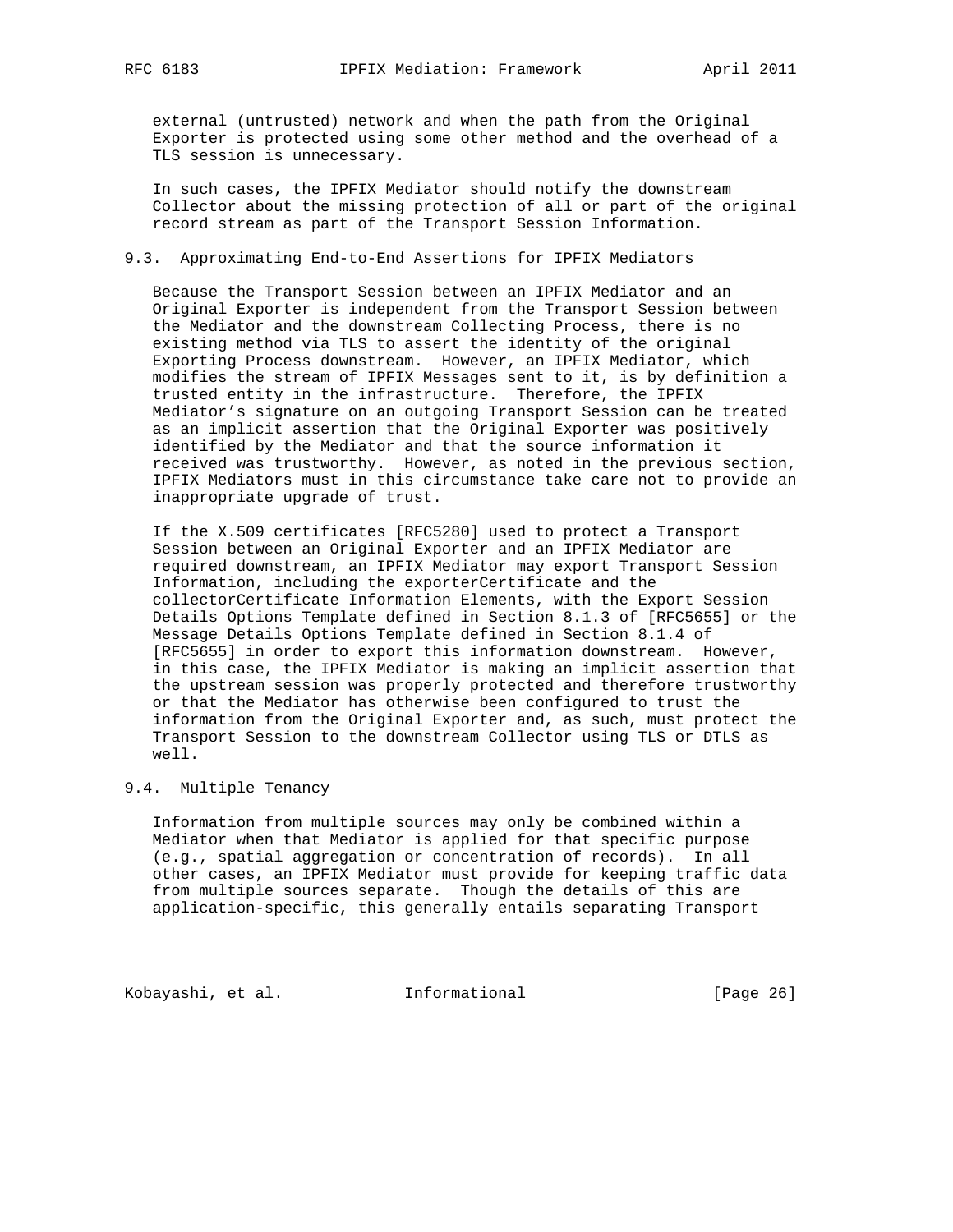Sessions within the Mediator and associating them with information related to the source or purpose, e.g., network or hardware address range, virtual LAN tag, interface identifiers, and so on.

- 10. References
- 10.1. Normative References
	- [RFC5101] Claise, B., Ed., "Specification of the IP Flow Information Export (IPFIX) Protocol for the Exchange of IP Traffic Flow Information", RFC 5101, January 2008.
	- [RFC5470] Sadasivan, G., Brownlee, N., Claise, B., and J. Quittek, "Architecture for IP Flow Information Export", RFC 5470, March 2009.
	- [RFC5476] Claise, B., Ed., Johnson, A., and J. Quittek, "Packet Sampling (PSAMP) Protocol Specifications", RFC 5476, March 2009.
	- [RFC5655] Trammell, B., Boschi, E., Mark, L., Zseby, T., and A. Wagner, "Specification of the IP Flow Information Export (IPFIX) File Format", RFC 5655, October 2009.
- 10.2. Informative References
	- [PSAMP-MIB] Dietz, T., Claise, B., and J. Quittek, "Definitions of Managed Objects for Packet Sampling", Work in Progress, March 2011.
	- [RFC3917] Quittek, J., Zseby, T., Claise, B., and S. Zander, "Requirements for IP Flow Information Export (IPFIX)", RFC 3917, October 2004.
	- [RFC3954] Claise, B., Ed., "Cisco Systems NetFlow Services Export Version 9", RFC 3954, October 2004.
	- [RFC4347] Rescorla, E. and N. Modadugu, "Datagram Transport Layer Security", RFC 4347, April 2006.
	- [RFC4384] Meyer, D., "BGP Communities for Data Collection", BCP 114, RFC 4384, February 2006.
	- [RFC5102] Quittek, J., Bryant, S., Claise, B., Aitken, P., and J. Meyer, "Information Model for IP Flow Information Export", RFC 5102, January 2008.

Kobayashi, et al. 1nformational [Page 27]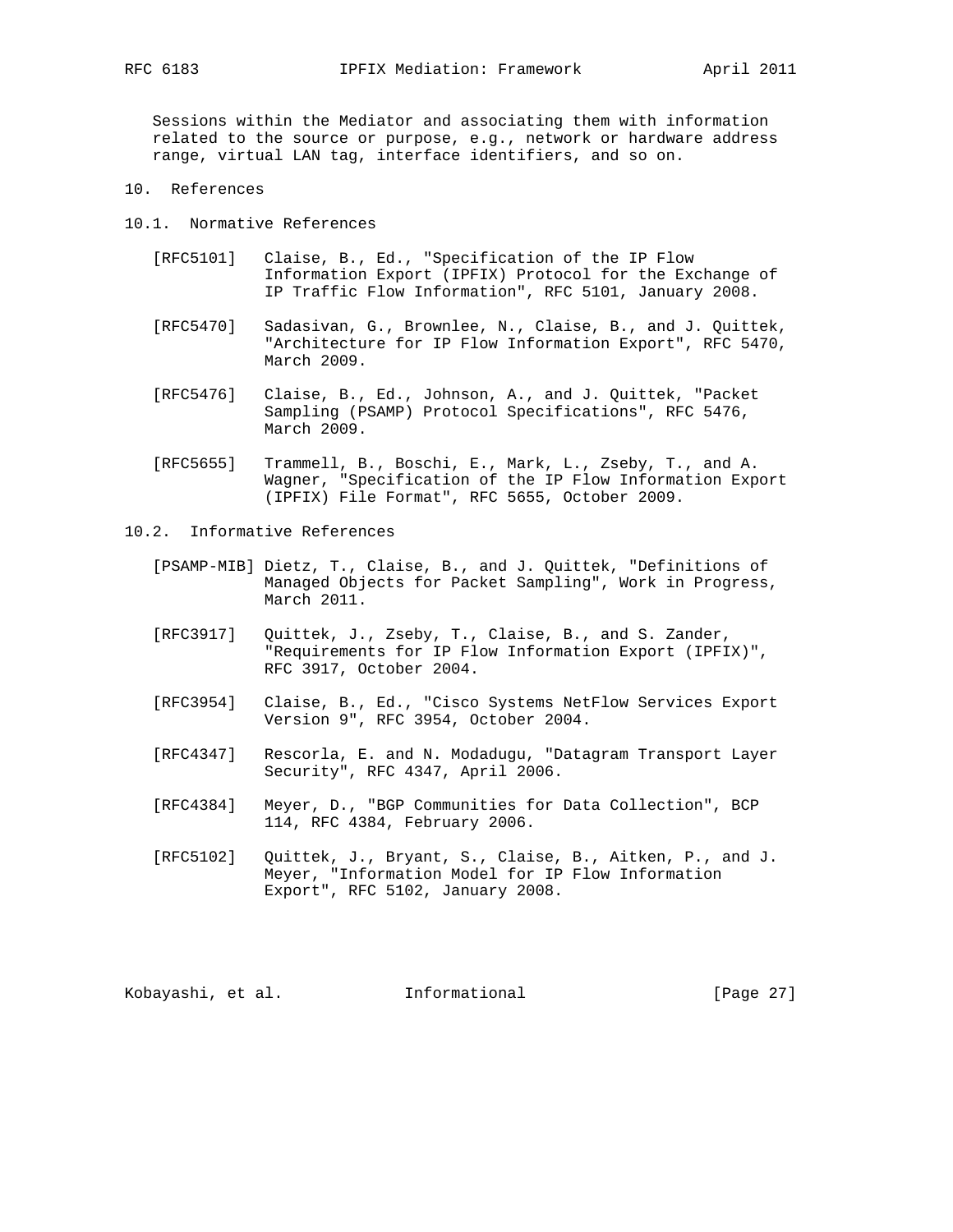- [RFC5103] Trammell, B. and E. Boschi, "Bidirectional Flow Export Using IP Flow Information Export (IPFIX)", RFC 5103, January 2008.
- [RFC5246] Dierks, T. and E. Rescorla, "The Transport Layer Security (TLS) Protocol Version 1.2", RFC 5246, August 2008.
- [RFC5280] Cooper, D., Santesson, S., Farrell, S., Boeyen, S., Housley, R., and W. Polk, "Internet X.509 Public Key Infrastructure Certificate and Certificate Revocation List (CRL) Profile", RFC 5280, May 2008.
	- [RFC5472] Zseby, T., Boschi, E., Brownlee, N., and B. Claise, "IP Flow Information Export (IPFIX) Applicability", RFC 5472, March 2009.
	- [RFC5473] Boschi, E., Mark, L., and B. Claise, "Reducing Redundancy in IP Flow Information Export (IPFIX) and Packet Sampling (PSAMP) Reports", RFC 5473, March 2009.
	- [RFC5474] Duffield, N., Ed., Chiou, D., Claise, B., Greenberg, A., Grossglauser, M., and J. Rexford, "A Framework for Packet Selection and Reporting", RFC 5474, March 2009.
	- [RFC5475] Zseby, T., Molina, M., Duffield, N., Niccolini, S., and F. Raspall, "Sampling and Filtering Techniques for IP Packet Selection", RFC 5475, March 2009.
	- [RFC5477] Dietz, T., Claise, B., Aitken, P., Dressler, F., and G. Carle, "Information Model for Packet Sampling Exports", RFC 5477, March 2009.
	- [RFC5481] Morton, A. and B. Claise, "Packet Delay Variation Applicability Statement", RFC 5481, March 2009.
	- [RFC5815] Dietz, T., Ed., Kobayashi, A., Claise, B., and G. Muenz, "Definitions of Managed Objects for IP Flow Information Export", RFC 5815, April 2010.
	- [RFC5982] Kobayashi, A., Ed., and B. Claise, Ed., "IP Flow Information Export (IPFIX) Mediation: Problem Statement", RFC 5982, August 2010.

Kobayashi, et al. Informational [Page 28]